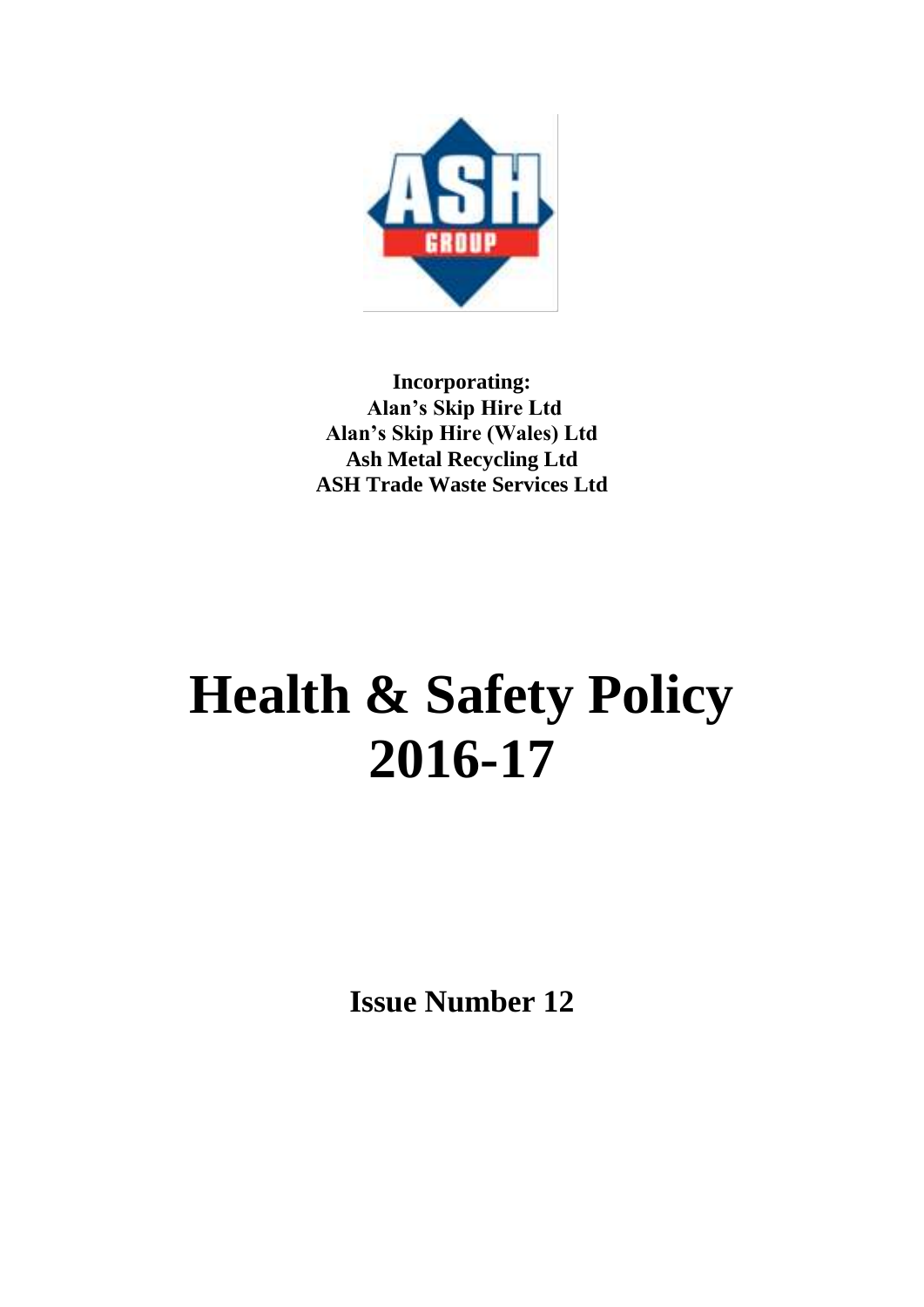

### **Section One Health and Safety Policy Statement**

### **Section Two Company Organisation and Responsibilities**

### **Section Three Health and Safety Arrangements**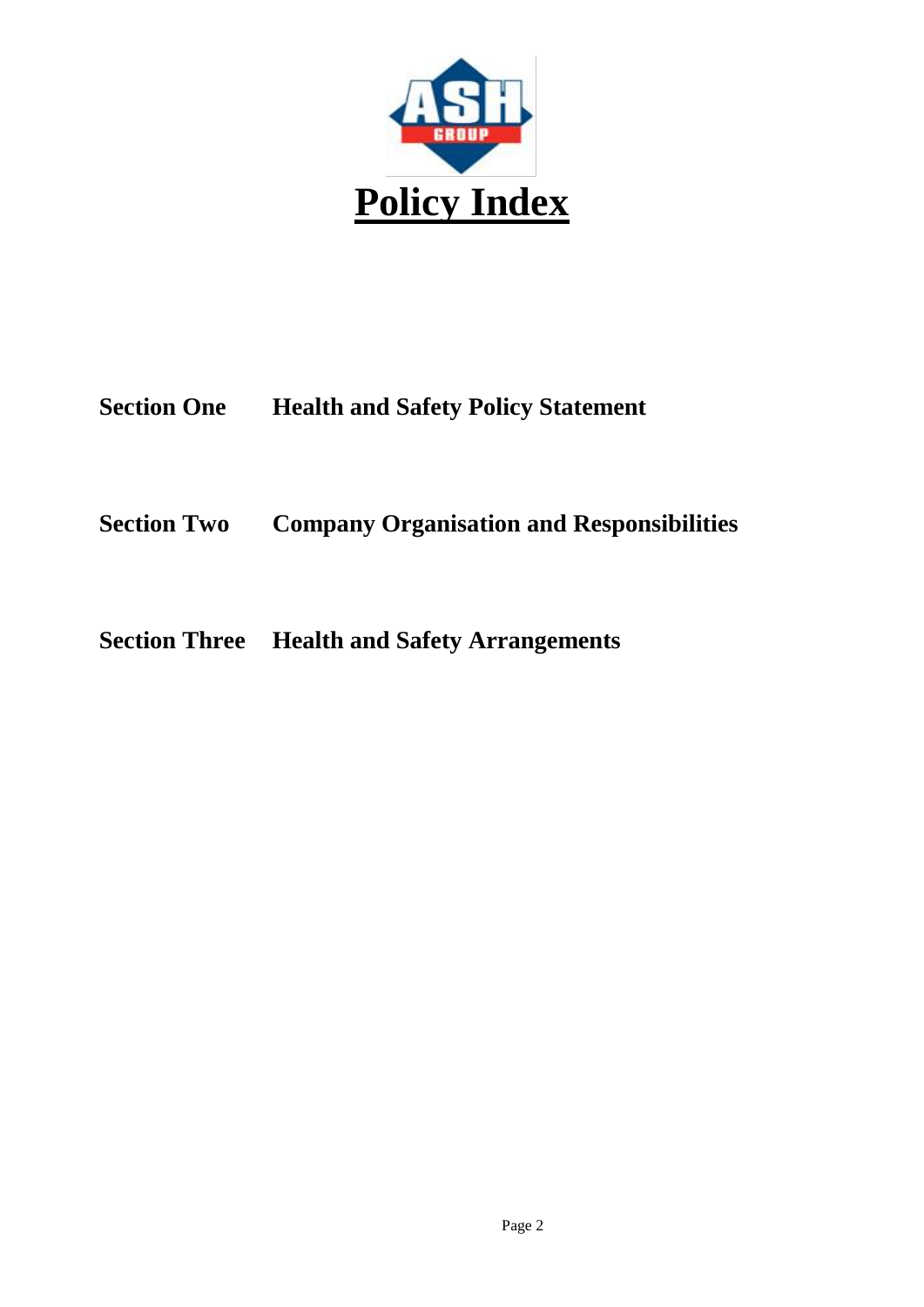

# **Health & Safety Policy Statement**

The Company will ensure, so far as reasonably practicable, the health, safety and welfare of all its employees, and the health and safety of other people, including contractors and the general public, who may be affected by the Company's activities, so to prevent injury, damage to property and the environment.

To achieve the overall objective, the company will, so far as reasonably practicable, take steps to ensure the timely identification of hazards, and will seek to provide safe plant and equipment, safe systems of work, and adequate training, instruction and supervision of all employees.

The company intends that its operations will comply with all relevant legislation, and codes of practice. The company will make appropriate arrangements to ensure that it keeps up-to-date regarding both its statutory and other obligations and the hazards likely to be associated with any of its activities.

Neil Hassall Managing Director ASH Group Ltd.

Jan 2016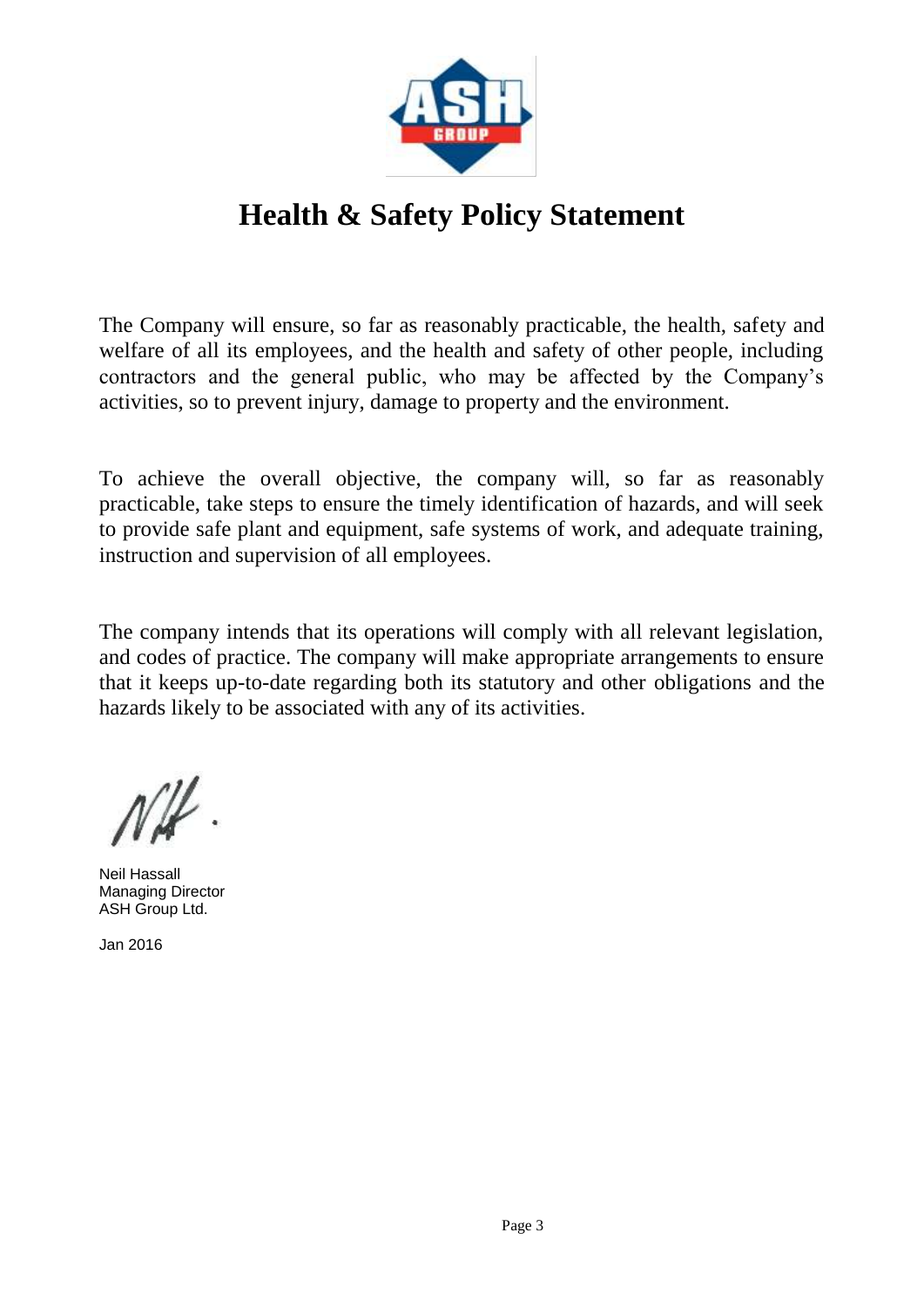

The person with overall and final responsibility for Health and Safety at Alan's Skip Hire Limited is the Managing Director, Neil Hassall.

The following personnel will also be responsible for the day-to-day management of Health and Safety:

| Neil Hassall          | Safety Supervisor – responsible for all site |
|-----------------------|----------------------------------------------|
| John Dennan           | Safety Supervisor - Deeside Inert Operation. |
| Keith Morris          | Safety Supervisor – Wrexham Depot.           |
| <b>Neil Eccleston</b> | Safety Supervisor - Bretton Depot.           |
| <b>Jimmy Chadwick</b> | Safety Supervisor – Dunkirk                  |
| <b>Iain McIntyre</b>  | Safety $\text{Rep}-\text{All}$ Sites.        |
| <b>Steve Mason</b>    | H & S Advisor - External Consultant.         |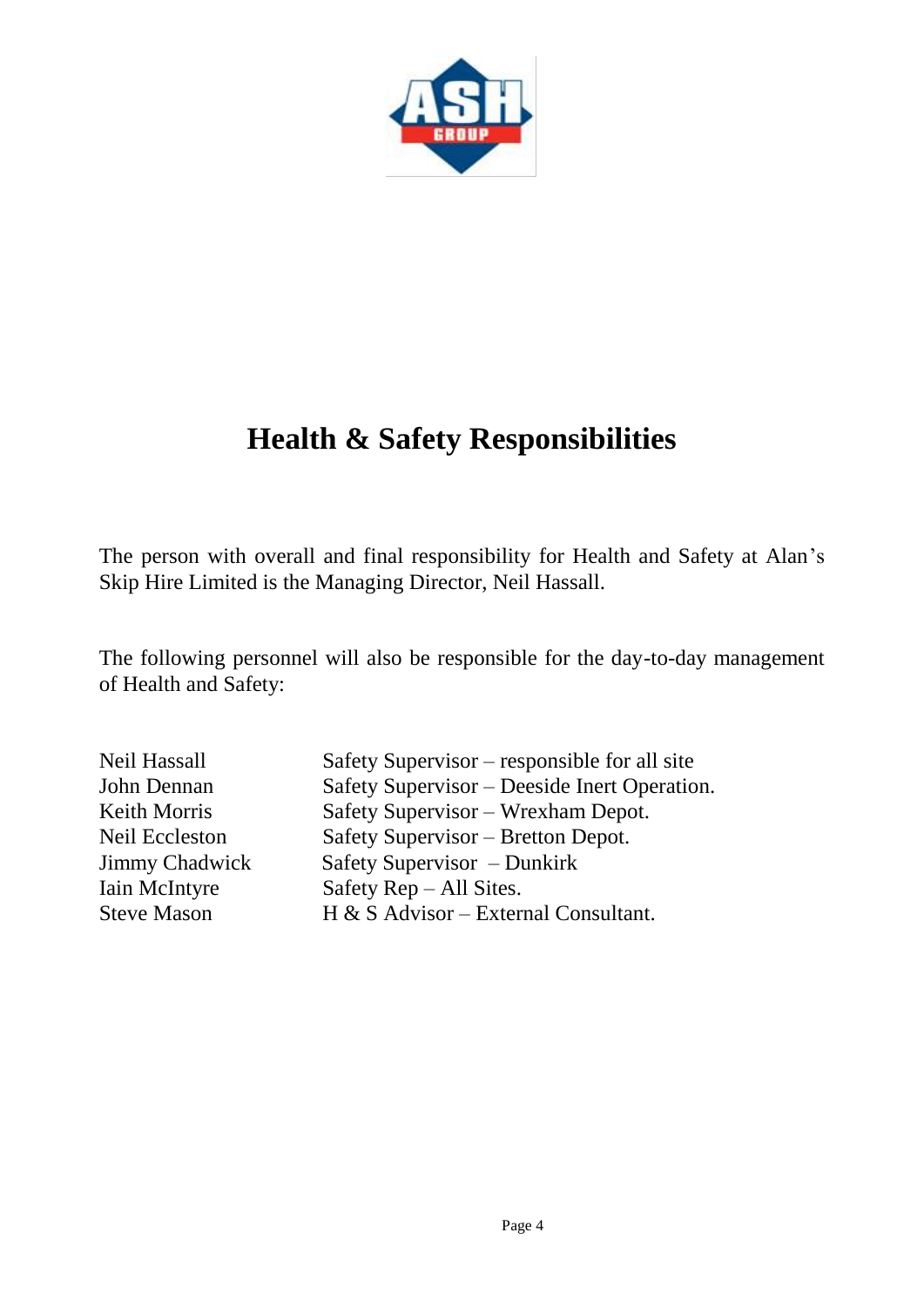

#### **Managing Director/Directors - main responsibilities**

- 1. The Managing Director has overall responsibility for Health and Safety.
- 2. To ensure all managers and supervisors are familiar with the Health and Safety policy and that they realise their duties under the Health and Safety at Work etc. Act, to ensure the safety of all employees.
- 3. To ensure that sufficient resources in money, time and personnel are available to implement the policy.
- 4. To achieve, by all reasonably practicable means, the highest standards of Health, Safety and Welfare for all employees of the company and for all others whose Health and Safety may be affected by the company's operations.
- 5. To ensure adequate arrangements are made for controlling emergencies that may affect the Health and Safety of personnel or endanger the environment.
- 6. To keep the Health and Safety policy up-to-date.
- 7. Nominate competent persons to assist the management to carry out their Health and Safety duties.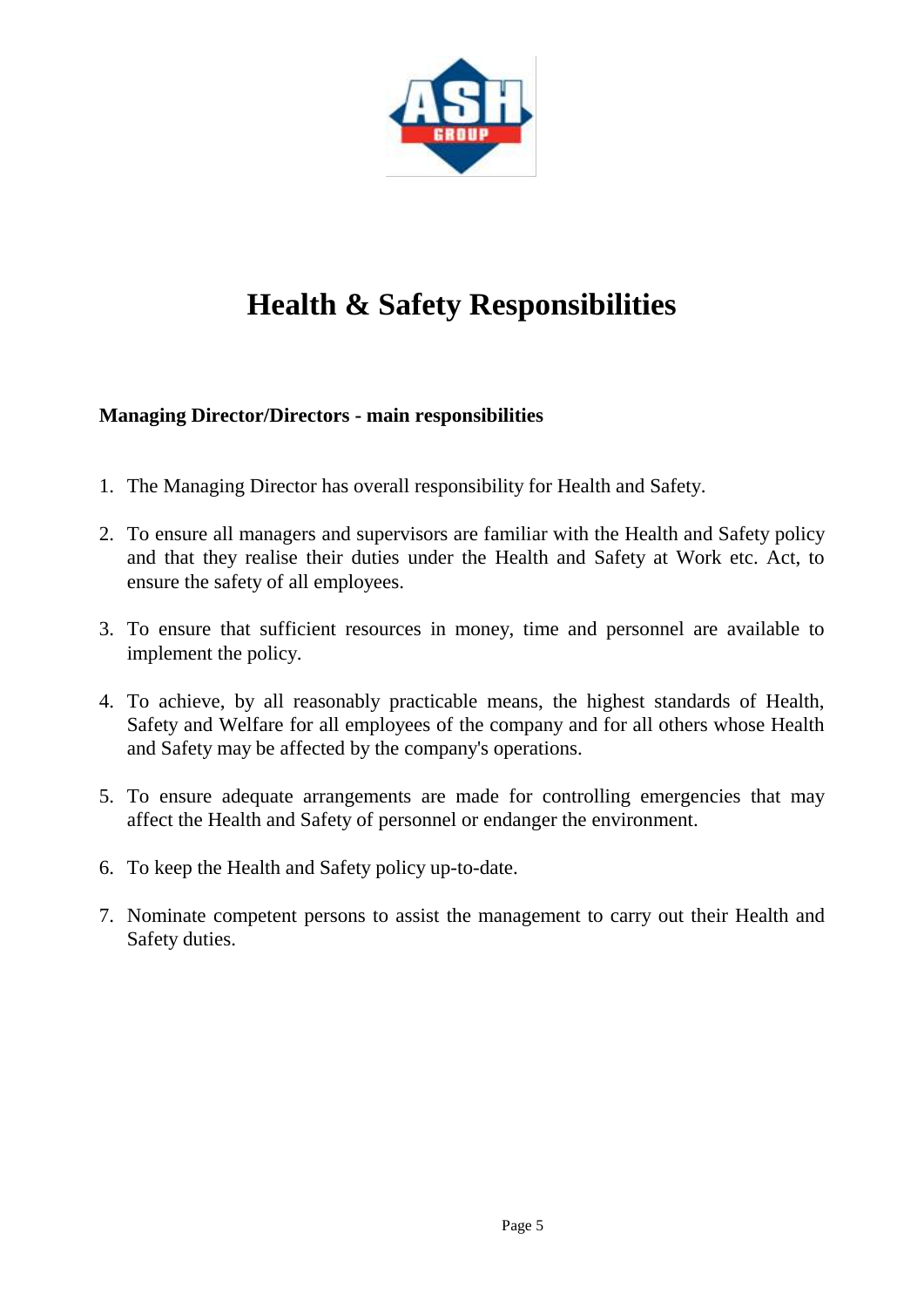

#### **Managers/Supervisors - main responsibilities**

- 1. To be responsible so far as reasonably practicable for the Health, Safety and Welfare of all employees within their own area of operational responsibility, and to ensure compliance with all relevant legislation.
- 2. Ensure that employees have received adequate training and are not required to carry out any work for which they have not received suitable instruction.
- 3. To ensure so far as reasonably practicable, all work systems and processes are safe and without risk to health.
- 4. Investigate accidents involving injuries to employees under their control and recommend steps necessary to prevent or minimise recurrence.
- 5. Ensure that employees know the rules and regulations applicable to their work. Special attention must be given to young persons and new employees.
- 6. Monitor the Health and Safety performance of the area under their control, so that the Health and Safety of the area can be improved.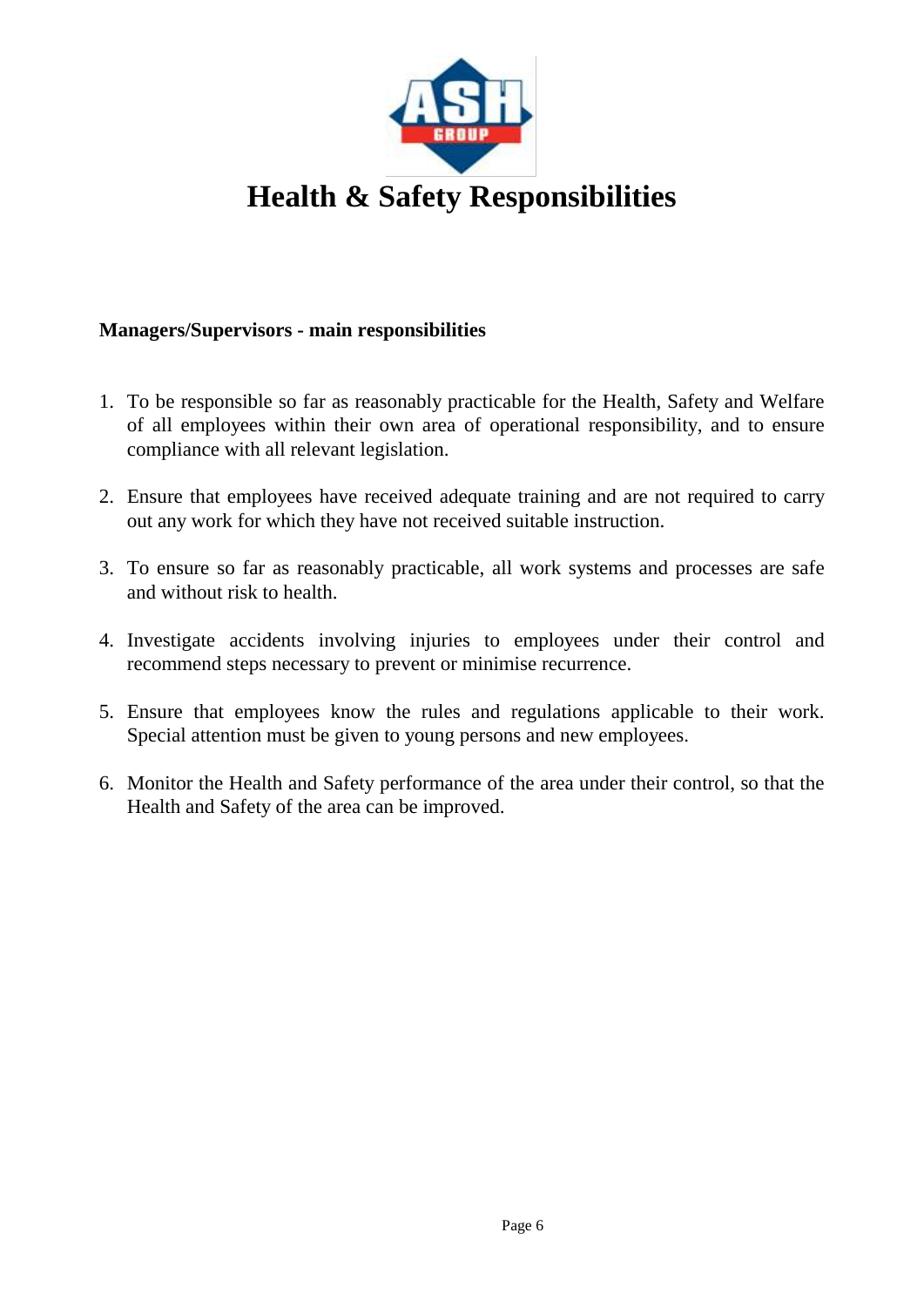

#### **Employees - main responsibilities**

- 1. To take reasonable care for the Health and Safety of themselves and of any other persons who may be affected by their acts or omissions at work.
- 2. To use protective clothing/equipment where required and to not misuse the equipment provided.
- 3. To report all incidents to management that have led, or may lead to injury to themselves or others, or do physical damage to property or assets.
- 4. To co-operate with their manager or supervisor by carrying out safety instructions and following safe systems of work.
- 5. Where applicable visually check safety devices daily prior to start of work. This includes visually checking plant/electrical equipment for obvious damage/defects before use. Any defects must be immediately reported to management.
- 6. Inform your supervisor if taking any form of medication or prescribed drug, which may impair your skills or judgement.
- 7. To follow all site safety rules, these include :
	- No smoking is permitted except in designated areas i.e. At the smoking hut. Failure to comply with this rule is considered gross misconduct
	- Ensure good housekeeping at all times clear up any litter or spillage's to reduce the risk of fire or potential slip, trip hazards.
	- Do not use any machinery that you have not been authorised to use.
	- Never attempt to lift any item, which may be too heavy, or outside your own lifting capacity - always ask for help.
	- When handling materials in the waste transfer station report any hazardous materials to supervision this includes sharps/needles etc.
	- Always wear high visibility clothing when in the main yard.
	- Ensure safety guards are used at all times when using machinery. Safety guards must never be removed from any machine.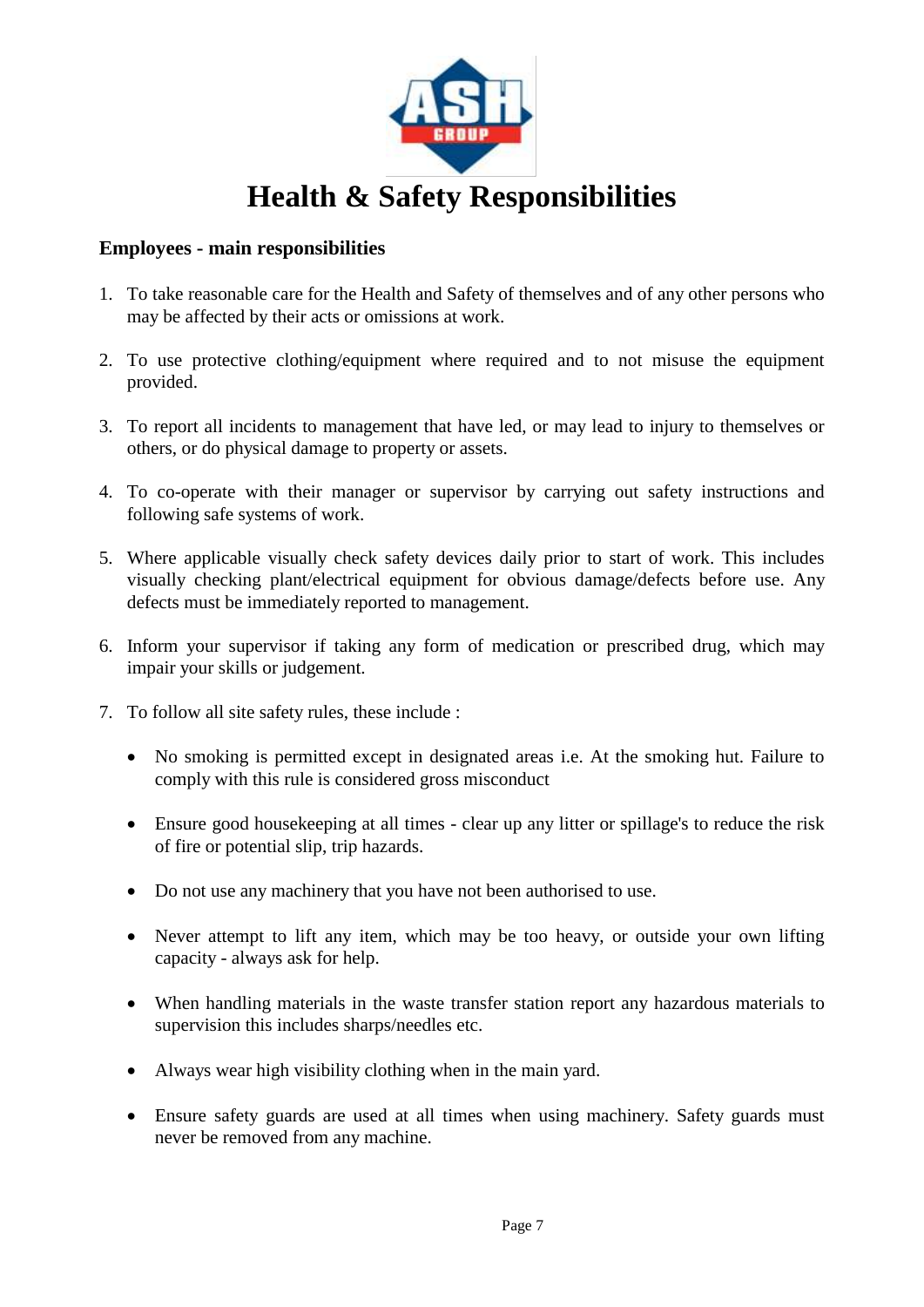

# **Health and Safety Procedures and Arrangements**

# **Index**

| 3.1               | Emergency procedure in case of fire               |
|-------------------|---------------------------------------------------|
| 3.2               | <b>Medical emergency procedure</b>                |
| 3.3               | <b>Risk assessment</b>                            |
| 3.4               | <b>Control of substances hazardous to health</b>  |
| 3.5               | <b>Personal protective equipment</b>              |
| 3.6               | Work equipment                                    |
| 3.7               | <b>Training / Communication / Consultation</b>    |
| 3.8               | <b>Manual handling operations</b>                 |
| 3.9               | <b>Accident investigation and reporting</b>       |
| 3.10              | <b>Audits and inspections</b>                     |
| 3.11              | Noise in the workplace (Inc Health Surveillance)  |
| 3.12              | <b>Fire safety</b>                                |
| 3.13              | <b>Chemical spillage procedure</b>                |
| 3.14              | <b>Incidents and near misses</b>                  |
| 3.15              | <b>Working at height</b>                          |
| 3.16              | <b>Asbestos</b>                                   |
| 3.17              | Electricity                                       |
| 3.18              | <b>First Aid</b>                                  |
| 3.19              | <b>Construction Design Management Regulations</b> |
| 3.20              | <b>Contractor Control</b>                         |
| <b>Appendix A</b> | No 1 - Near miss reporting form.                  |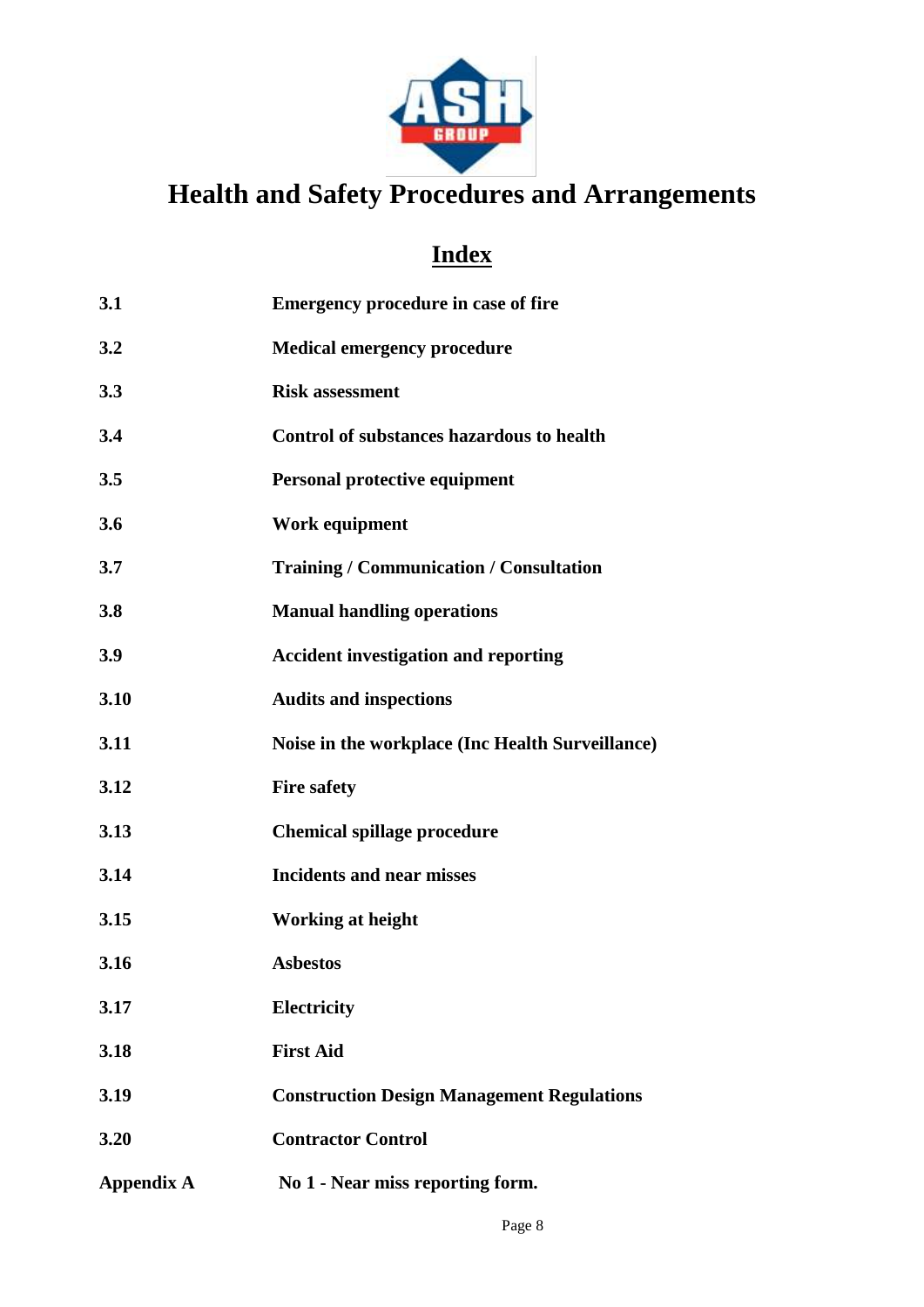

### **Emergency Procedure in case of Fire**

#### *ON DISCOVERING A FIRE*

- 1. Raise the alarm alert all other persons nearby.
- 2. Using appropriate fire appliances tackle the fire only if it is safe to do so.
- 3. Evacuate the area/building by the shortest safest route, and then go immediately to the fire assembly point area.

#### *ON HEARING THE ALARM*

- 1. Stop whatever you are doing
- 2. Switch off any electrical appliances or mechanical devices
- 3. Evacuate the area/building by the shortest safest route
- 4. Go immediately to the fire assembly point area.
- 5. Do not re-enter the site/building until the all clear is given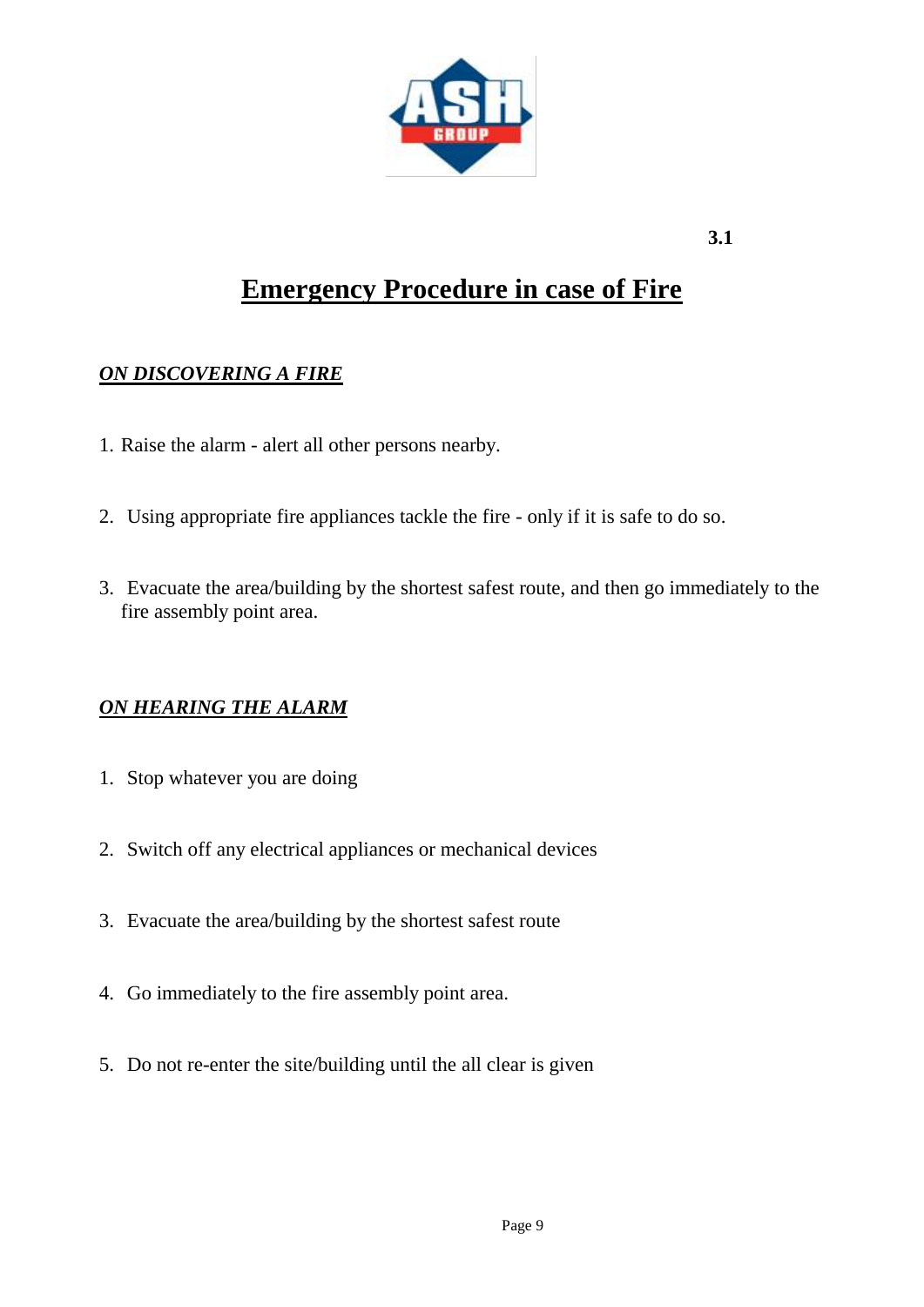

### **Medical Emergency Procedure**

#### *IN THE EVENT OF A SERIOUS ACCIDENT OR SUDDEN ILLNESS:*

- 1. Summon help alert a first aider immediately.
- 2. If a first aider cannot be alerted call for assistance call the emergency services on 999.
- *3.* Give exact location and details of accident/incident. Have someone available to direct nursing/ambulance staff to the incident.
- 4. Do not move the patient unless there is immediate danger
- 5. Keep the patient calm and still. Do not give anything by mouth
- 6. Do not move any equipment or items unless it is absolutely essential. If it is essential then note its original position. This will help with any subsequent investigations

#### *IN THE EVENT OF A MINOR INJURY:*

- 1. Ask a first aider for assistance.
- 2. Report any injury to your supervisor no matter how small. Always ensure the accident is also recorded in the accident book. Located in the main office.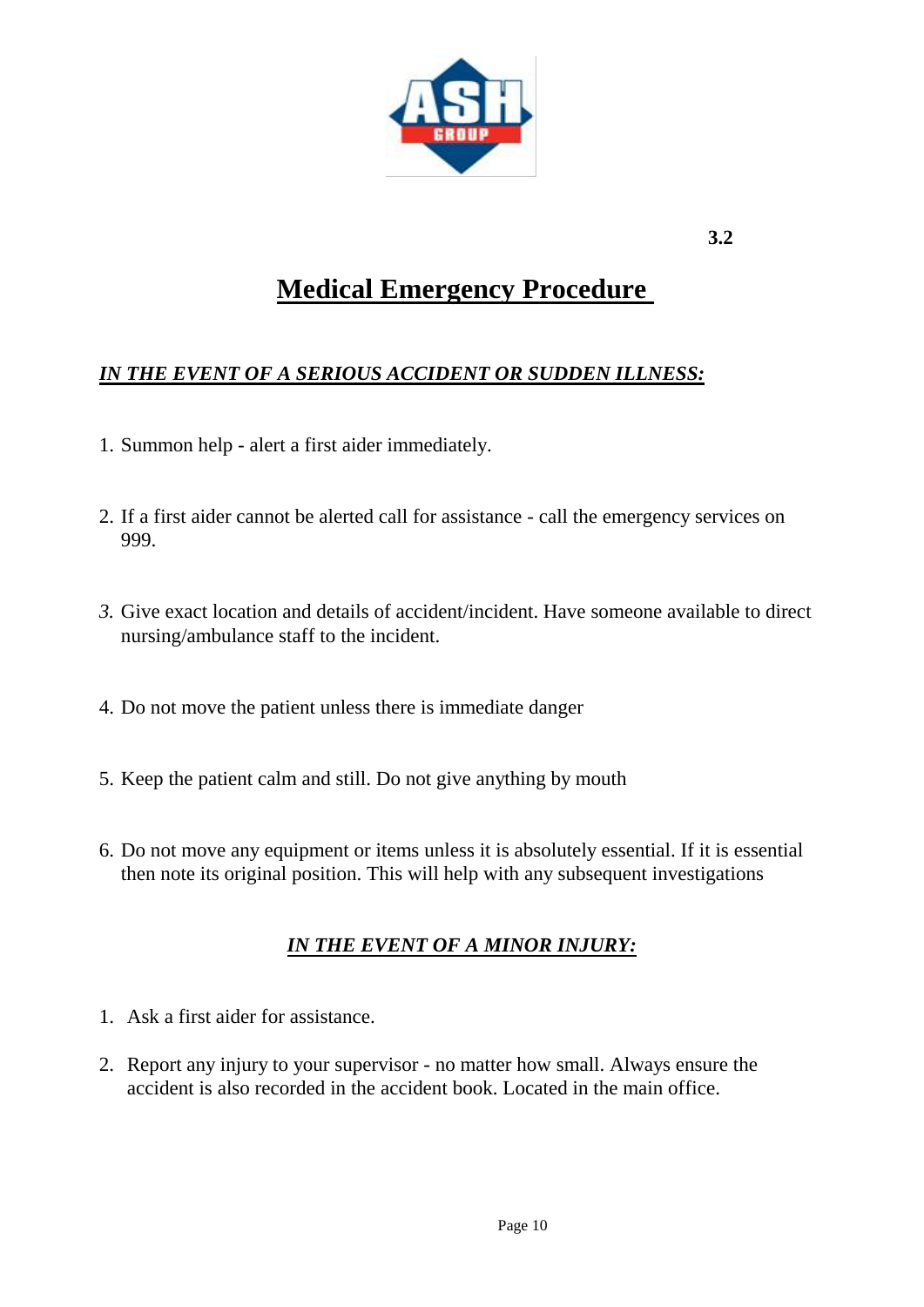

### **Risk Assessment**

It is the policy of all ASH Group companies to comply with the legislation as set out in the Management of Health and Safety at Work Regulation 1999.

Risk assessments will be conducted for all tasks and operations, which have the potential to cause personal injury to employees, sub-contractors or the general public. The assessments include a safe system of work, which must be followed by all employees and sub-contractors, to control hazards and reduce the risk of injury within the workplace.

All risk assessments can be found in the Health and Safety file located in the main office.

Assessments will be reviewed annually or whenever there is a substantial modification to the work process and if there is any reason to suspect that the assessment may no longer be valid.

All employees will receive adequate information and training on the Health and Safety issues relating to risk assessment.

All employees and sub-contractors have a duty to follow all control measures and safe systems of work as identified by risk assessment.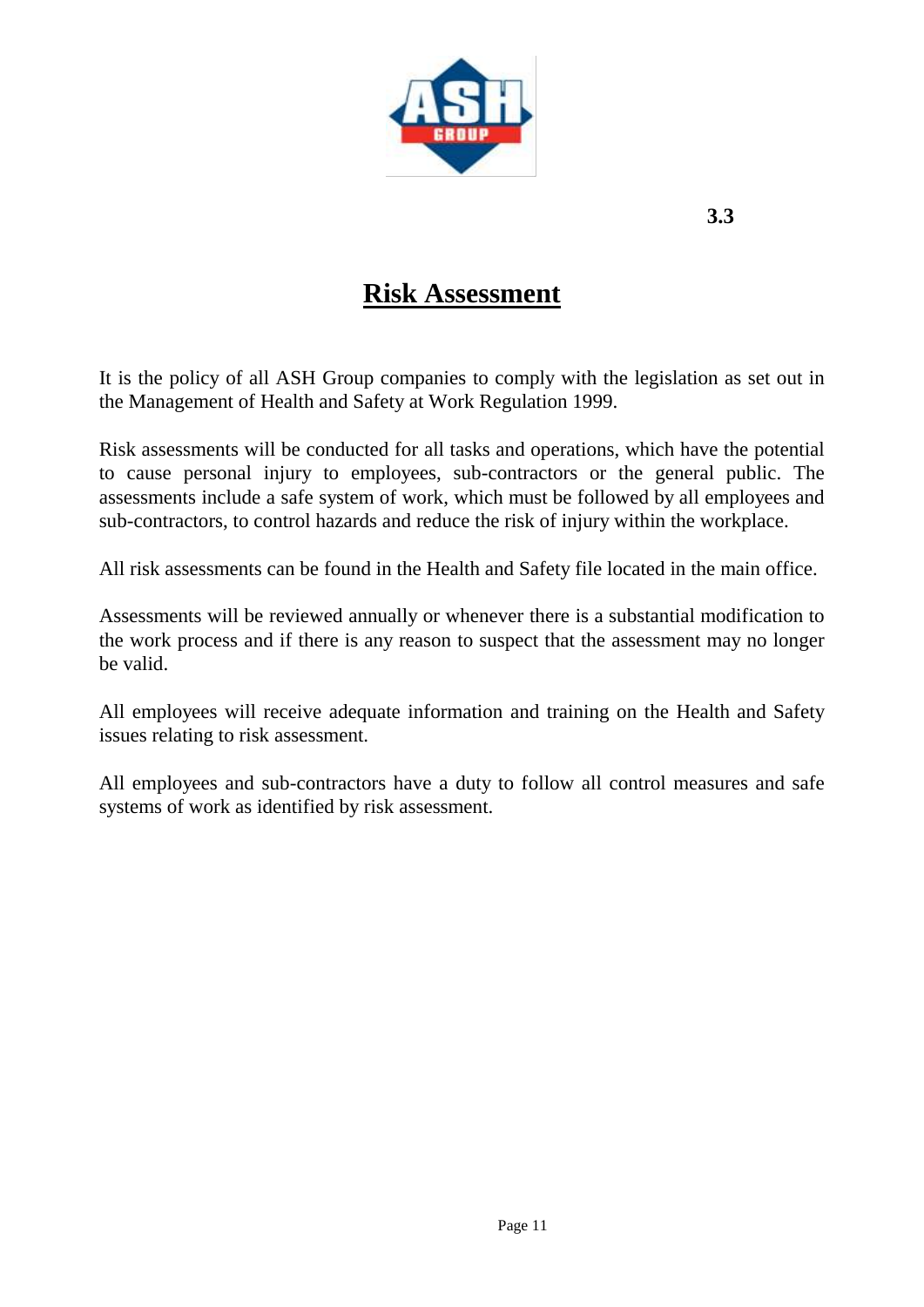

# **Control of Substances Hazardous to Health**

It is the policy of all ASH Group Companies to comply with the law as set out in the Control of Substances Hazardous to Health Regulations (COSHH).

All hazardous substances used on site are assessed to ensure the risks to health and safety are adequately controlled. The company's policy is to eliminate or substitute any substances, which pose a significant risk to the health and safety of personnel, so far as reasonably practicable. The substances, which will be assessed, include;

- Chemicals
- Dusts
- Gasses
- Degreasers
- Paints etc.

All COSHH assessments including material safety data sheets are held in the safety file located in the main office.

Assessments will be reviewed annually or whenever there is a substantial modification to the work process and if there is any reason to suspect that the assessment may no longer be valid. Any new substance will be assessed before being used on site.

All employees will receive adequate information and training on the Health and Safety issues relating to hazardous substances used on site.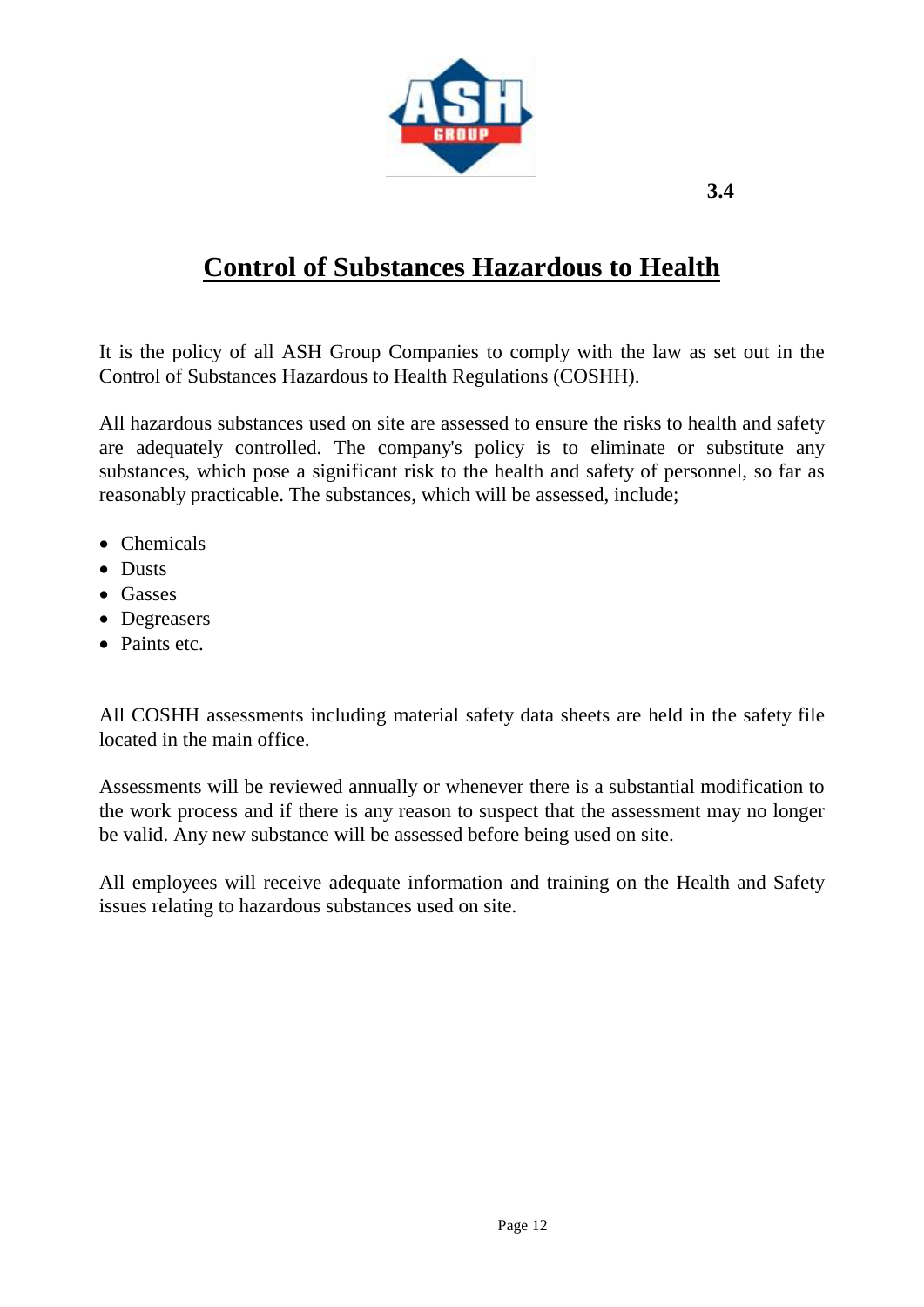

# **Personal Protective Equipment**

It is the policy of all ASH Group companies to comply with the legal duties as set out in the Personal Protective Equipment Regulations 1992.

Risk assessments will be used to identify where hazards cannot be fully eliminated or reduced in the workplace, and where it is essential for operators to wear personal protective equipment.

When personal protective equipment is deemed necessary, it shall be selected by the supervisor/safety advisor for suitability and user acceptability. When personal protective equipment is used which is not disposable but designed for re-use, it shall be subject to periodic inspection to confirm its continued suitability, and when appropriate subject to routine maintenance.

All protective clothing and equipment will be issued free of charge to all employees by supervision. Records will be kept of all protective equipment issued. This record will be kept in the safety file.

All employees have a duty to use all protective clothing and equipment provided and to not misuse it. Protective clothing/equipment should be visually inspected for damage or excessive wear before use. Any defects must be reported immediately to supervision so that the clothing/equipment can be repaired or replaced.

All employees will receive adequate information and training regarding the issue, maintenance, storage and use of protective clothing and equipment.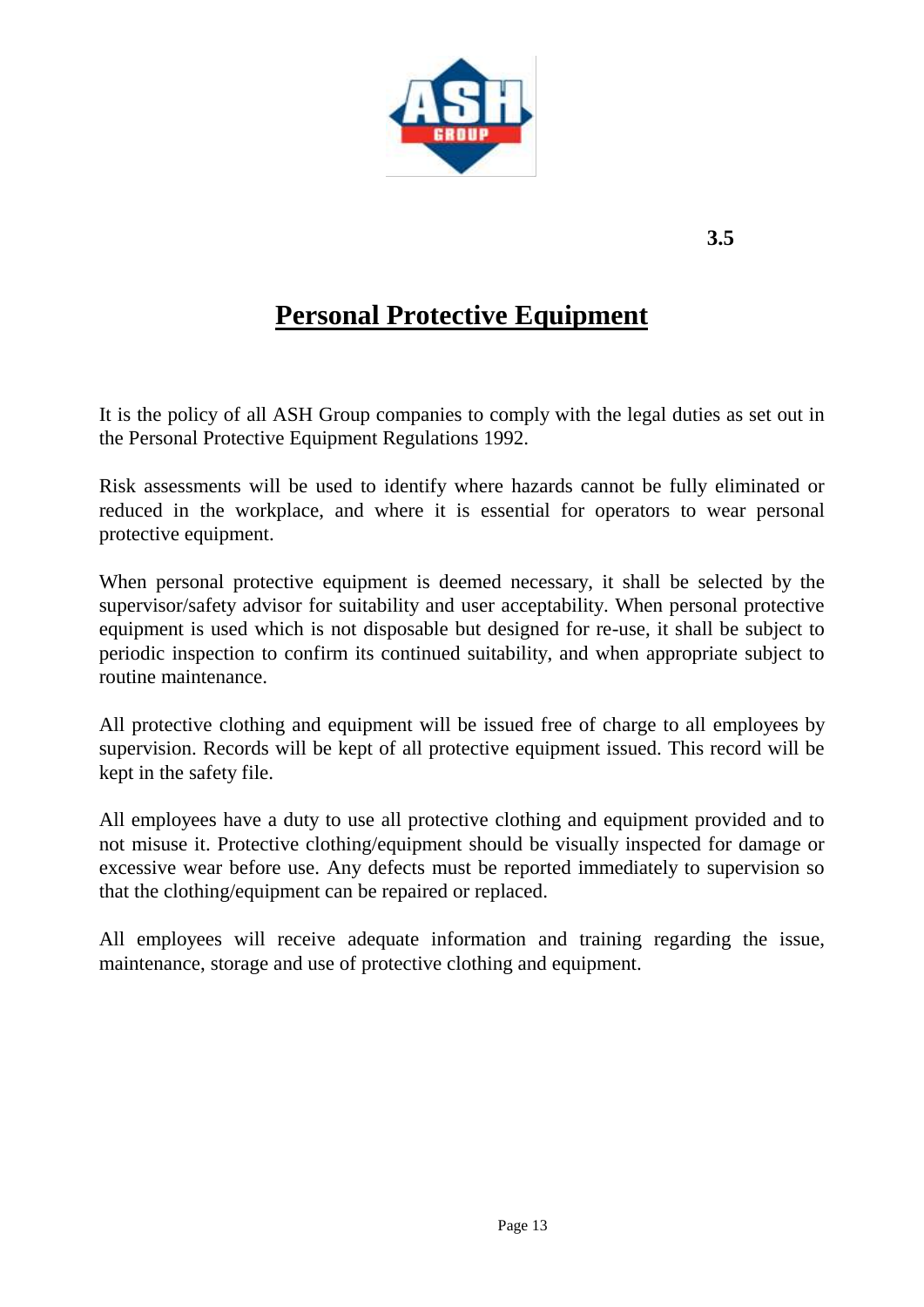

# **Work Equipment**

It is the policy of all ASH Group companies to comply with the law as set out in the Provision and Use of Work Equipment 1998.

All ASH Group Companies will endeavour to ensure that all equipment used in the workplace is safe and suitable for the purpose for which it is used.

All work equipment will be maintained in good working order and repair. The company considers preventative maintenance as a fundamental requirement for the proactive management of health and safety.

Work equipment is regularly inspected and tested by either a competent person internally, or an external qualified company, to ensure the equipment is safe for use within the workplace.

All employees will be provided with adequate information/training to enable them to use work equipment safely. The use of any work equipment, which poses a significant risk to the health, and safety of employees will be restricted to authorised persons only.

All employees/operators have a responsibility to visually check any work equipment or appliances for damage or defects before use. This includes damage to plugs, cables, switches, gauges, chains, slings and company vehicles etc. If damaged or defective the equipment should not be used. Supervision must be informed immediately so the equipment can be repaired and re-tested.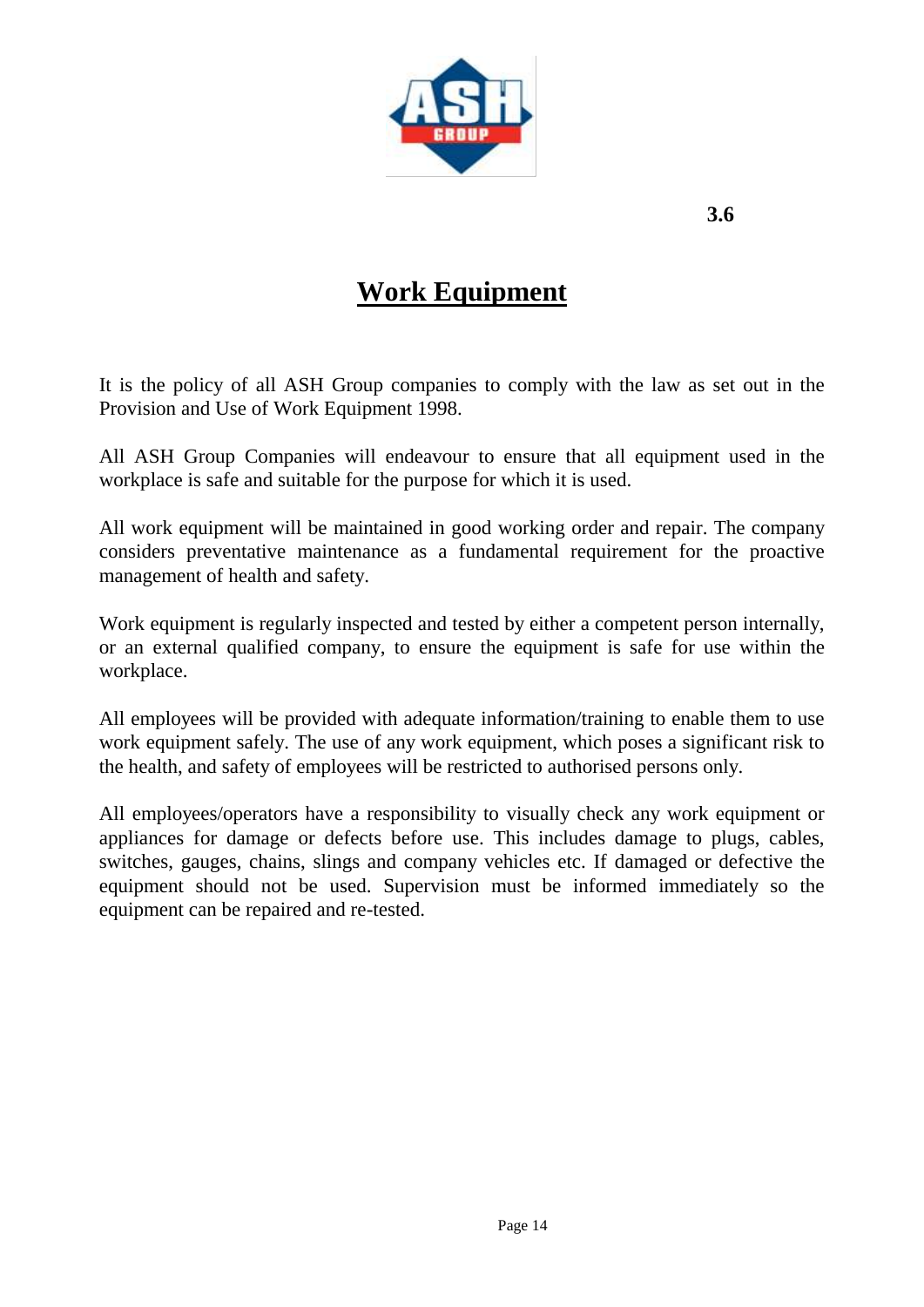

# **Training / Communication / Consultation**

The management of all ASH Group Companies will endeavour to communicate to employees their commitment to safety and to ensure that employees are familiar with the contents of the company health and safety policy.

All companies within the ASH Group communicates with its employees orally, in the form of directions and statements from supervisors, in writing, in the form of directives and this policy statement.

Safety training is an indispensable ingredient of an effective health and safety program. It is essential that every employee is trained to perform their jobs effectively and safely.

All employees will be trained in safe working practices concerning any potential hazards that maybe present in the workplace. Training sessions will be held as often as deemed necessary and will provide another opportunity for employees to express any fears or concerns they may have relating to their health, safety and welfare at work.

Health and safety committee meetings will be held every 3 months. These meetings will be chaired by the Managing director and/or the Safety Manager.

Health and Safety training will include the following topics. However, this is not an exhaustive list:

- Health and safety responsibilities and emergency procedures.
- Safe use of machinery and equipment.
- Substances hazardous to health.
- Risk assessment and safe systems of work.
- Manual handling.
- Display Screen Equipment for personnel classed as users.
- Maintenance, use, issue and storage of protective clothing/equipment.
- Induction training for new starters.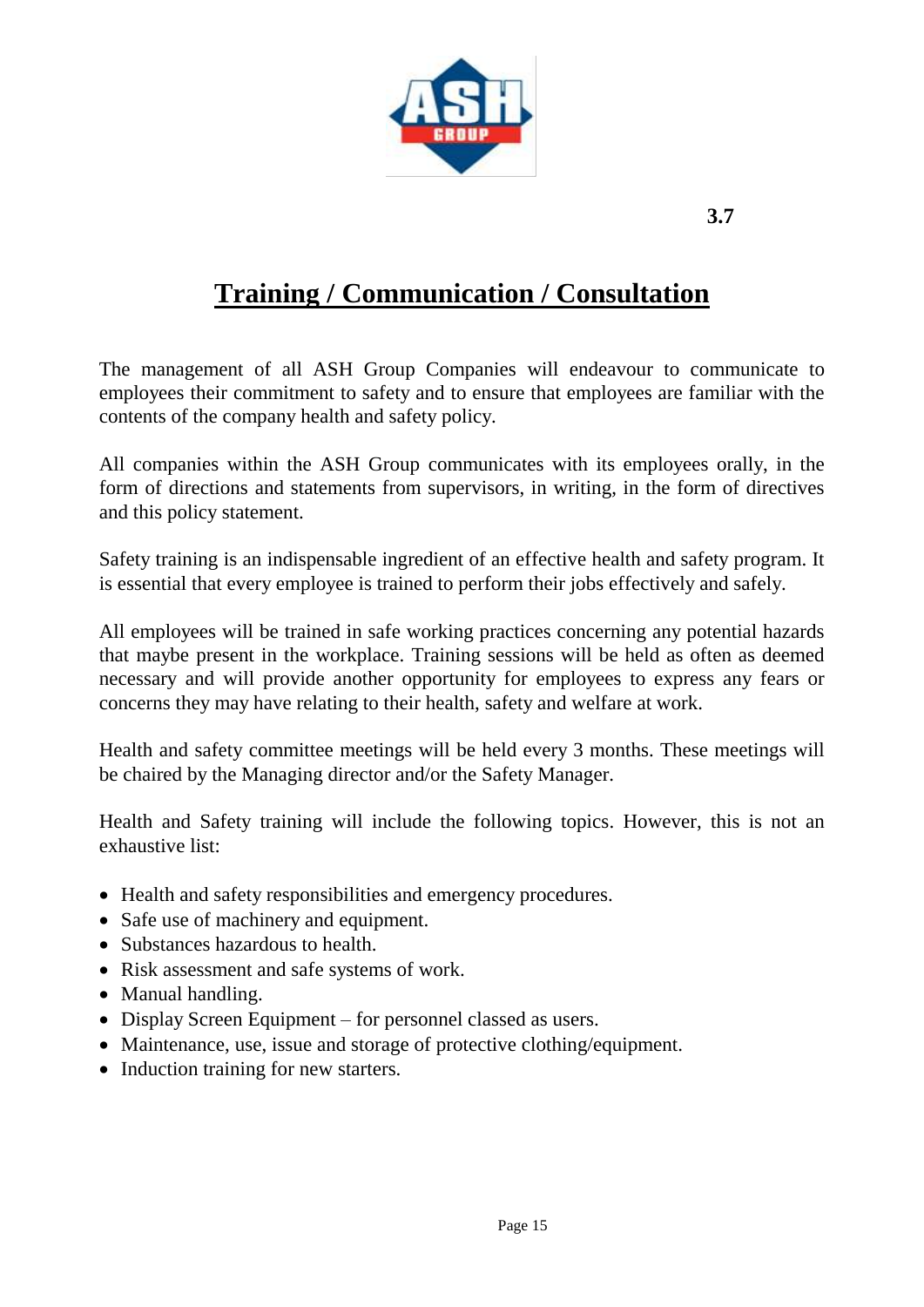

# **Manual Handling Operations**

It is the policy of all the ASH Group Companies to comply with the legal duties as set out in the Manual Handling Operations Regulations 1992.

Manual handling operations will be avoided as far as is reasonably practicable where there is a risk of injury.

When manual handling operations cannot be avoided a suitable and sufficient risk assessment will be conducted taking into account the task, the load, the working environment and the capacity of the individual. The company will then reduce the risk of injury so far as is reasonably practicable.

Wherever possible mechanical aids will be used to handle materials to reduce the need for manual handling, these will be provided by the company as and when deemed necessary by risk assessment.

Assessments will be reviewed whenever there is a substantial modification to the work process and if there is any reason to suspect that the assessment may no longer be valid.

All employees will receive adequate information and training regarding safe manual handling techniques.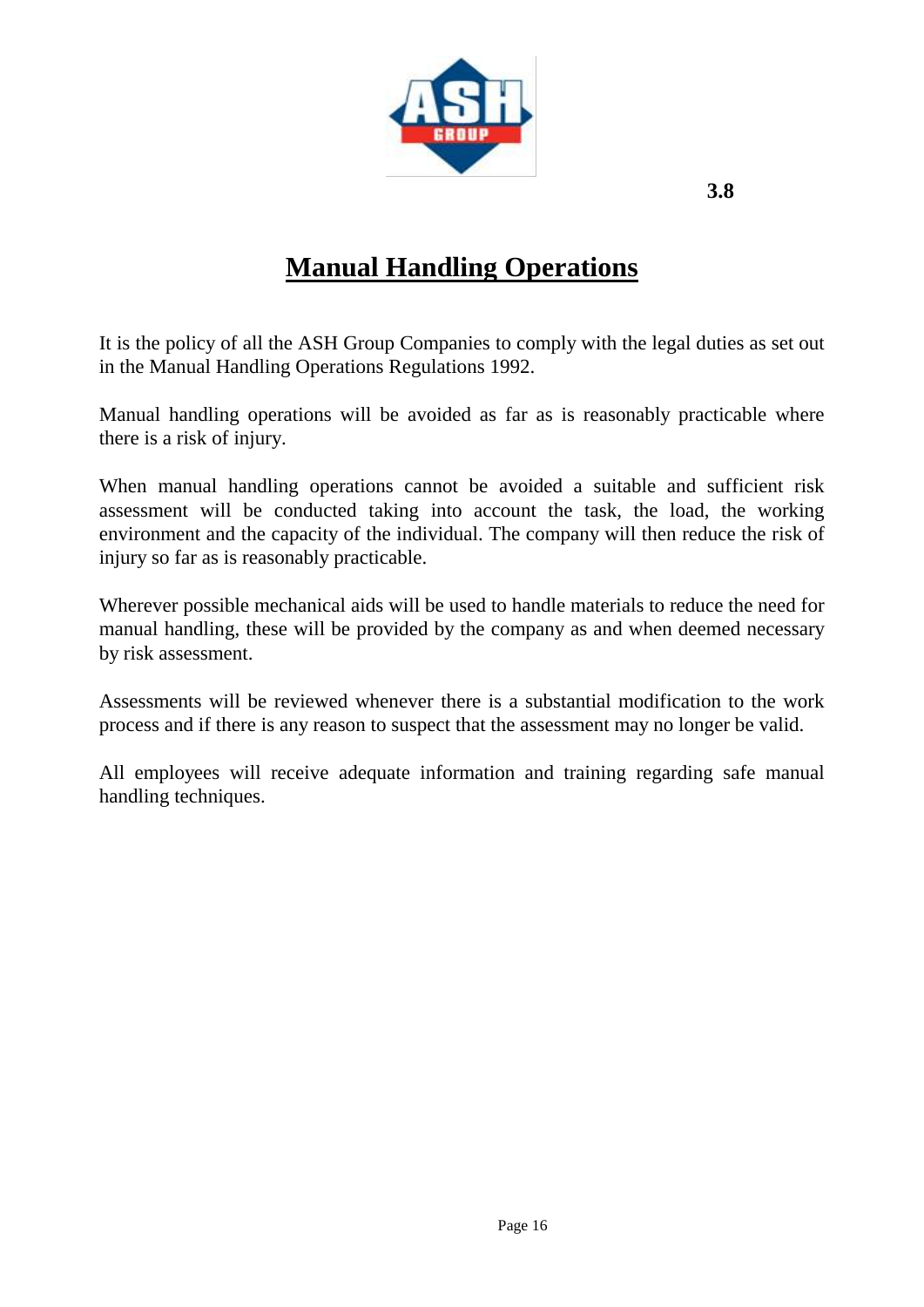

# **Accident Investigation and Reporting**

It is the policy of all the ASH Group comapnies to comply with the legal duties as set out in the Reporting of Injuries, Diseases and Dangerous Occurrences Regulations (RIDDOR).

Any reportable injury, disease or dangerous occurrence as stated by the regulations will be reported as soon as possible online to the Health and Safety Executive (HSE). An F2508/F2508A form will then be completed online and sent to the HSE within 15 days. The HSE website is hse.gov.uk

The Safety Manager shall contact the HSE when necessary. However, it is the responsibility of Supervisors to ensure the Safety Manager is aware of any reportable accidents or incidents, which occur on site.

All ASH Group companies sees accident investigation as a valuable tool in the prevention of future accidents. In the event of an accident resulting in injury a report will be drawn up by the manger/supervisor or a person appointed by the Managing Director. The report will establish the following:

- The circumstances of the accident including photographs and diagrams wherever possible.
- The nature and severity of the injury sustained.
- The identity of any eye witnesses.
- The time, date and location of the incident.

All eyewitness statements will be collated as near to the time of the accident as is reasonably practicable. The completed report will then be submitted and analysed by the Health and Safety Advisor to discover why the accident occurred and what action should be taken to avoid a recurrence of the event.

**3.9**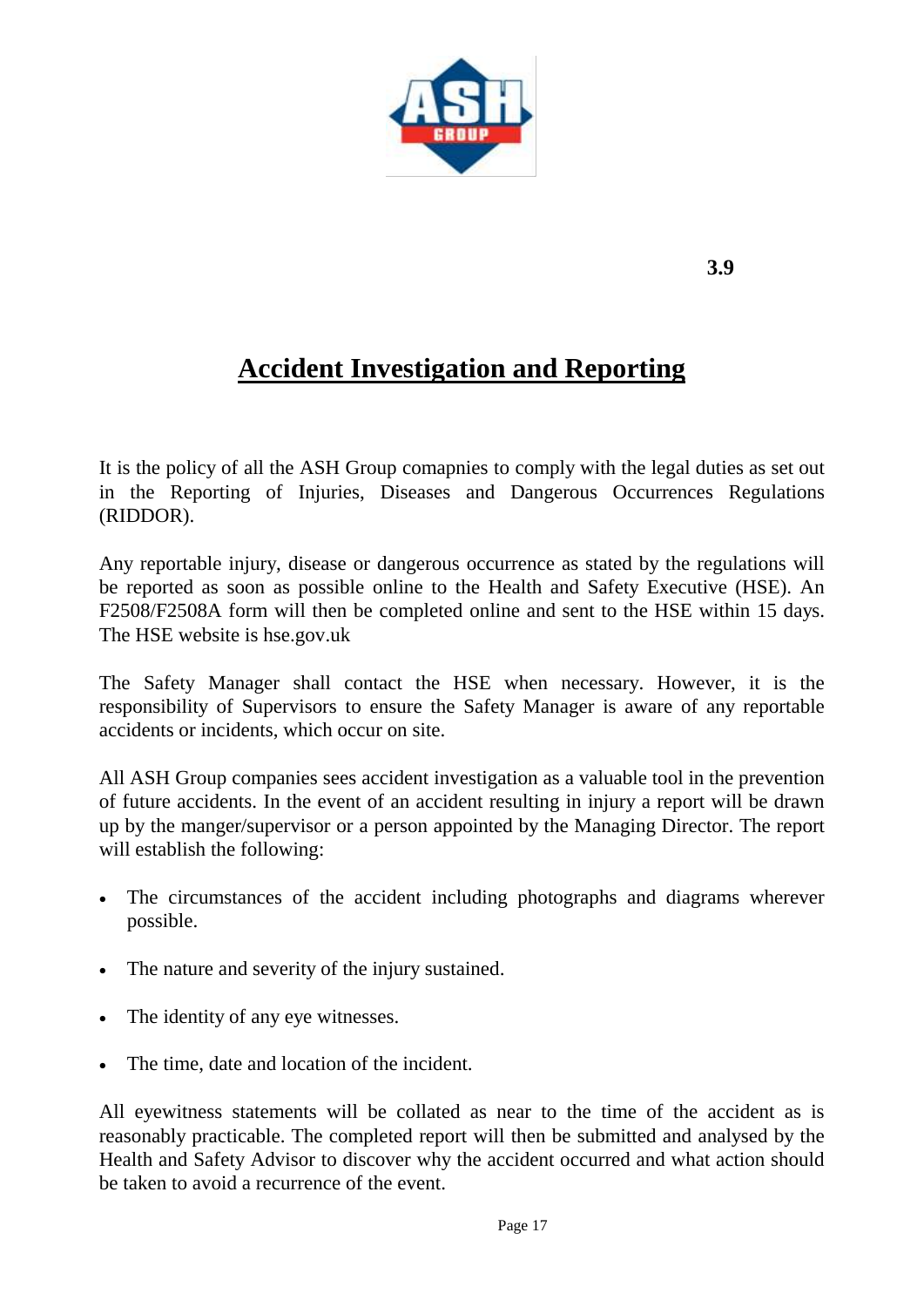

# **Audits and Inspections**

To ensure the company's safety policy and the various statutory requirements are being implemented, the Safety Advisor, Safety Manager, Senior Management and Supervisors will make regular visits to specific areas, to carry out safety inspections, to ensure that all control measures and safe systems of work are adhered to.

The company safety policy and procedures are constantly under review to ensure their meaning remains relevant to any changes in procedures or law.

Details of injuries and dangerous occurrences are closely examined and data collated to detect trends and ensure resources are directed to those areas to endeavour to prevent reoccurrence.

All employees have a duty to bring to the immediate attention of their manager/supervisor any defects in work equipment or unsafe acts/occurrences in the workplace, which may cause injury to themselves or others. All defects with plant/equipment will be recorded by the manager/supervisor so that they may be rectified at the earliest opportunity.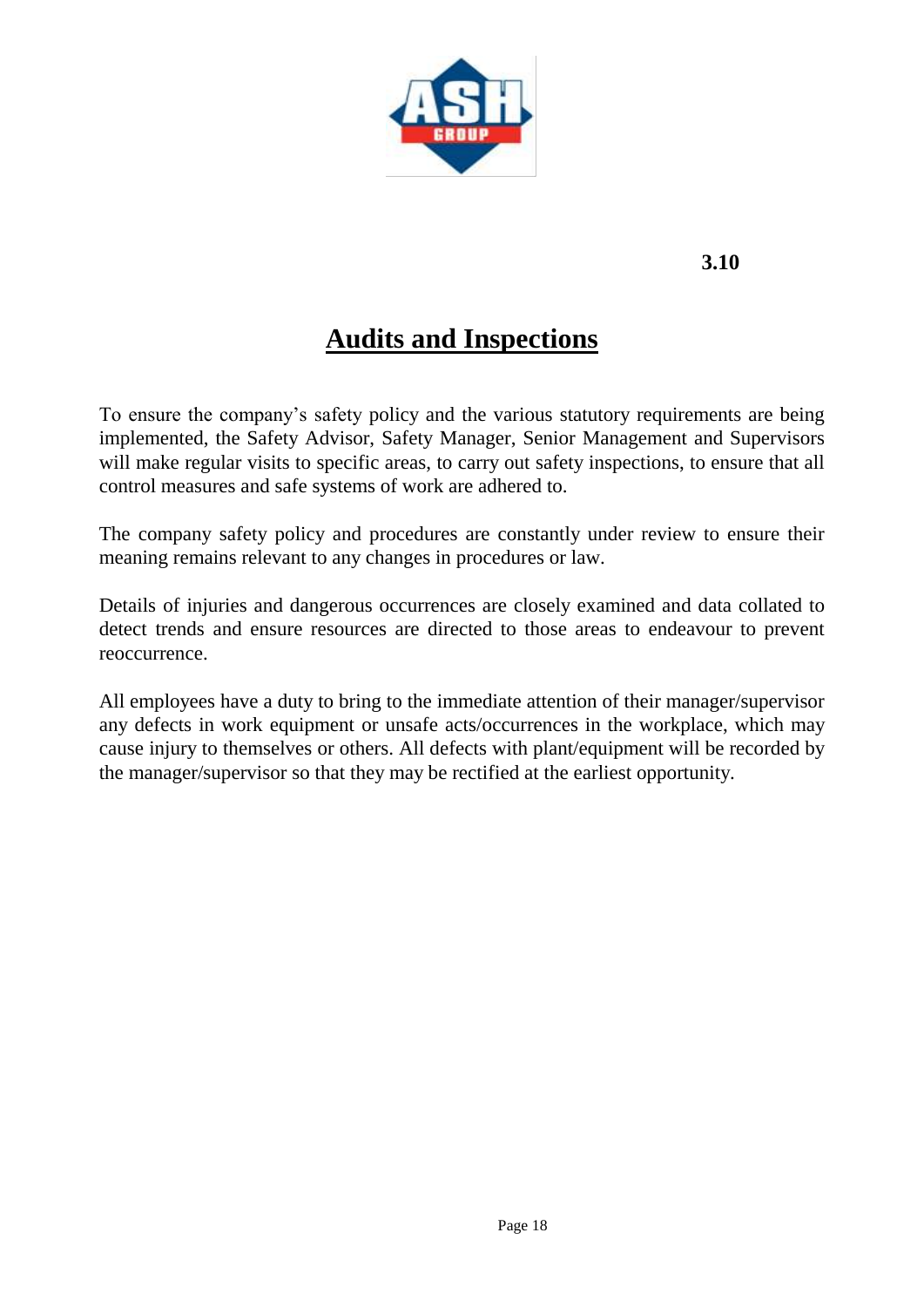

### **Noise in the Workplace**

It is the policy of all companies in the ASH Group to comply with current legislation relating to noise as defined in the Control of Noise at Work Regulations 2005.

The company will seek to protect employees from hearing damage caused by exposure to excessive noise in the workplace. Any work and/or location which are suspected of exposing employees to excessive noise will be subject to a formal noise assessment, which will be conducted by a competent person.

The following control measures shall be introduced when any person is identified as being exposed to noise levels in excess of 80 dB(A) measured/calculated over 8 hours (or equivalent for longer working periods);

- Efforts shall be made to reduce noise emission, and reduce the time of exposure.
- If such measures cannot reduce exposure below 80 dB(A) employees shall be provided with information relating to noise and also issued with suitable hearing protection.

Additional control measures will be implemented when noise levels are considered to be in excess of 85 dB(A) based on an eight hour average;

- These areas shall be classed as designated hearing protection zones.
- All persons working in these areas shall be given information relating to noise including the safe use of personal protective equipment.
- Supervision shall monitor the area on a regular basis to ensure hearing protection is worn.
- All hearing protection zones shall be suitably indicated by warning signs.
- Only authorised personnel with suitable hearing protection shall be permitted to work or gain access into any hearing protection zone. The hearing protection provided shall ensure employees are not exposed to noise levels above 87 dB(A).
- All personnel working in these areas shall be provided with regular health surveillance i.e. an audiometry test.

It is the policy of the company to maintain all machinery to ensure noise levels are adequately controlled. Any new machinery shall also be checked before being purchased, to ensure noise emissions are kept as low as possible.

Employees have a responsibility to use hearing protection when provided, and to ensure it is not misused. Any defects with this equipment must be reported immediately to their supervisor.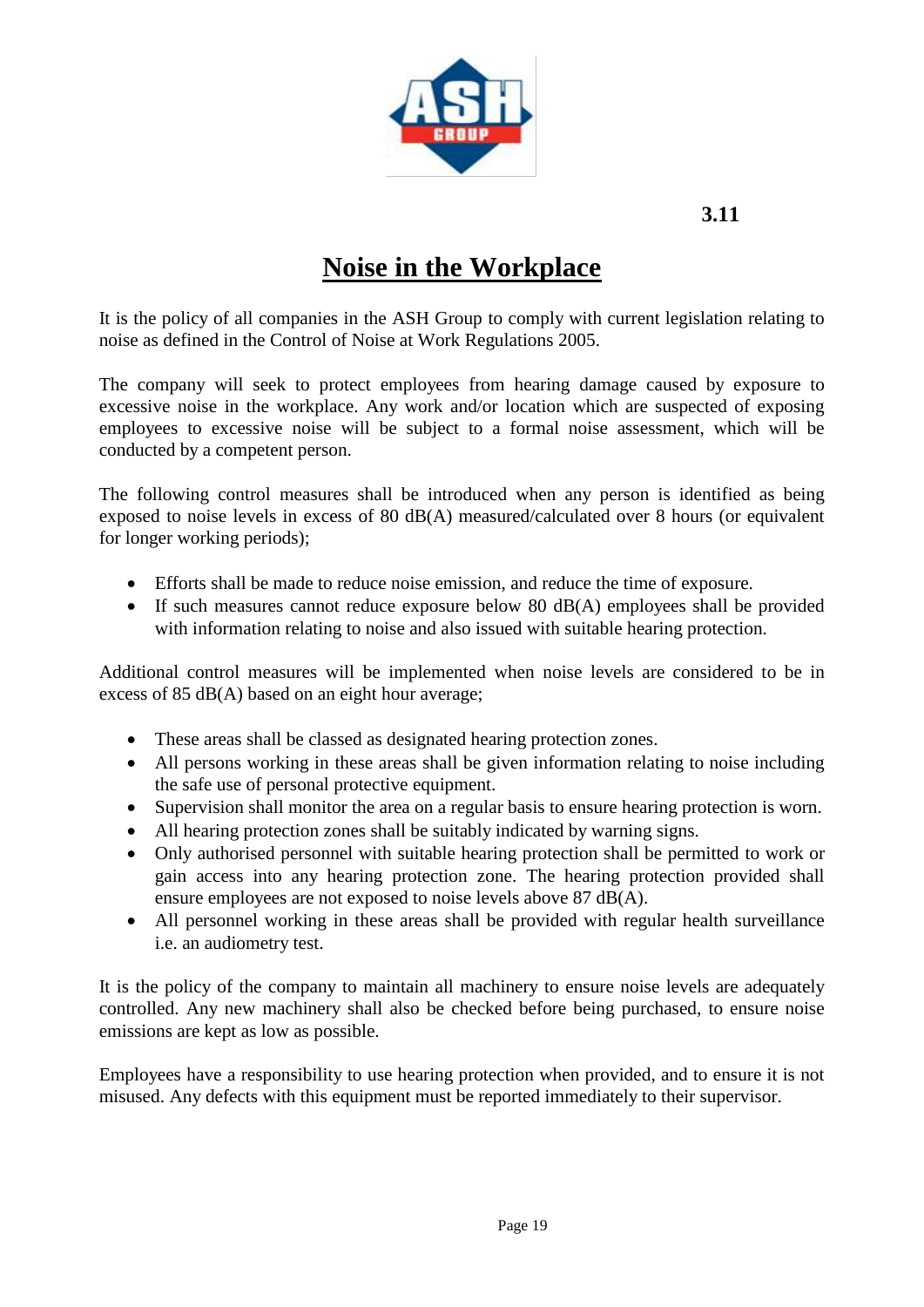

# **Fire Safety**

It is the policy of all the companies in the ASH Group to comply with the legal duties as identified by the Regulatory Reform (Fire Safety) Order, which came into force in October 2006.

A fire risk assessment will be conducted by the Safety Advisor or nominated person, to evaluate:

- The means of escape
- Fire fighting equipment
- Evacuation procedure
- Means of raising the alarm
- Training of employees
- Storage of flammables
- Sources of ignition and any relevant shut down procedure.

The Safety Manager will be responsible for the maintenance and testing of fire alarms and fire fighting equipment.

All employees have a duty to participate in training relating to fire safety and to report any defects in plant/equipment or any unsafe acts/occurrences which could result in a potential fire or accident.

The Safety Manager acts as the fire safety co-ordinator and is responsible for the provision and maintenance of fire prevention and detection equipment including all relevant documentation. Supervisors are also responsible for keeping their operating areas safe from fire, ensuring that their staff are trained in proper fire fighting practices and emergency procedures.

Fire fighting equipment should only be used when safe to do so i.e. where there is a minimal risk to the individual. If a situation arises where it is unsafe to tackle a fire, the emergency services should be called immediately.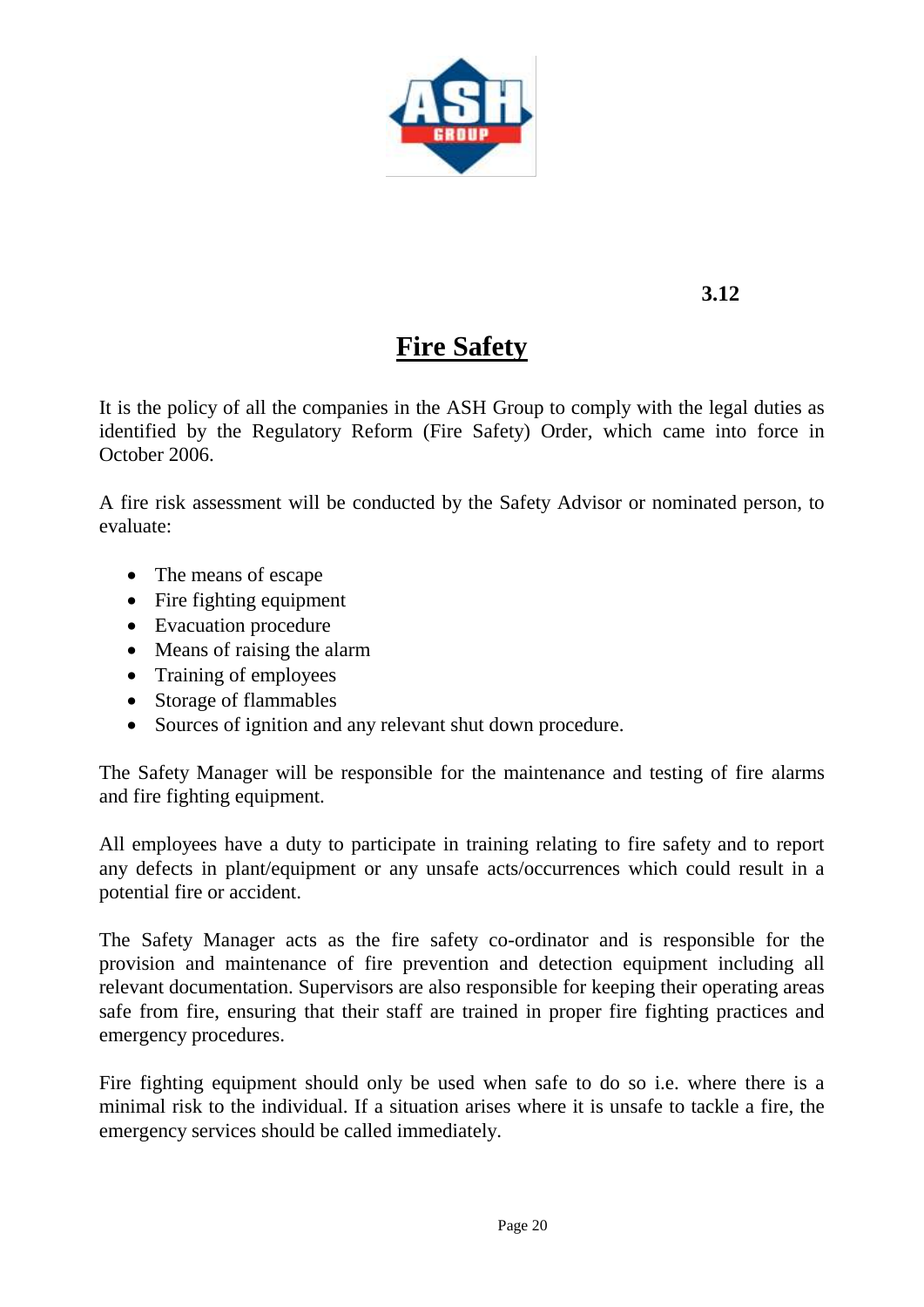

### **Chemical spillage procedure**

#### *IN THE EVENT OF DISCOVERING A CHEMICAL SPILLAGE:*

- 1. Contact your supervisor immediately.
- 2. Advise other persons within the area. In the event of a major spillage evacuate the building immediately.
- 3. Establish what the substance is Flammable, Irritant, Harmful etc. This information can be gained from the container, or from the C.O.S.H.H. assessment and hazard data sheet kept in the health and safety file.
- *4.* Contain the spillage only if it safe to do so. Wear suitable protective equipment as listed in the C.O.S.H.H. assessment.
- 5. If the chemical is flammable a no smoking zone of 10 metres of the spillage must be enforced. Keep all vehicles i.e. forklift trucks etc. outside the 10 metres zone. Do not switch on or off any electrical apparatus in the area as this could result in a spark. Ensure a fire extinguisher is available close to hand.
- 6. Do not allow the chemical to enter drains, gullies or any other underground network unless it is unavoidable.
- 7. If the chemical enters any underground drain or gully the Safety Co-ordinator should contact the Environment Agency.
- 8. All contaminated materials used to clear up the spillage must be disposed of properly. Ask your supervisor for advice.
- 9. If you are unsure about any aspect of this safe system of work ASK YOUR SUPERVISOR - **DON'T TAKE CHANCES**.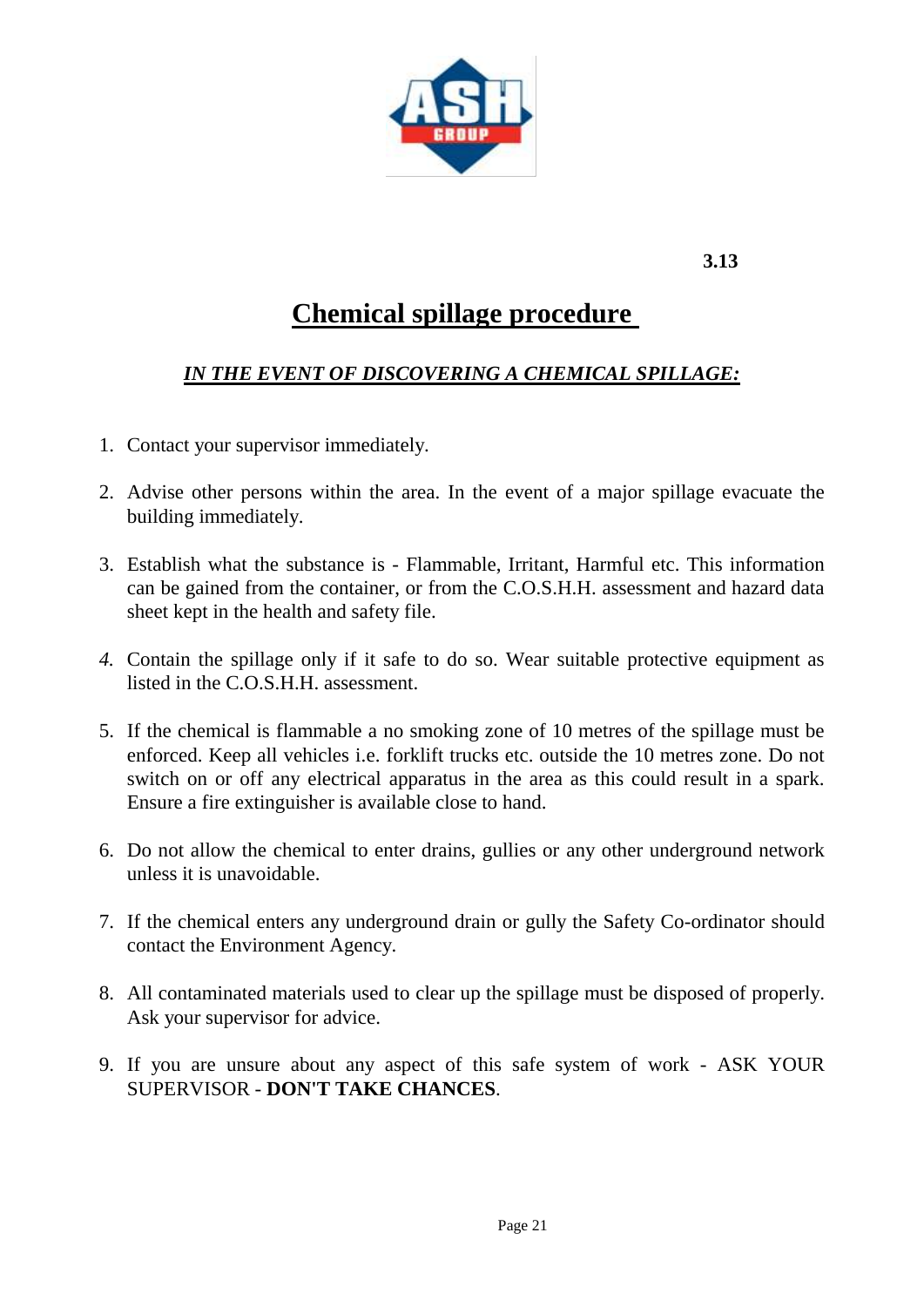

# **Incidents and Near Misses**

A near miss is an incident, which has resulted in no injury to personnel. However, the incident may have had the potential to cause injury or loss including damage to property or the working environment i.e. a pallet falling from a forklift truck, a major spillage of a hazardous substance etc.

Analysing data provided from near misses and incidents enables the company to have a valuable insight into any inadequacies in risk control. This information can be used to identify any additional control measures, which should be implemented to prevent a recurrence and to prevent any future injuries or losses.

Near misses should be reported on the official form (see appendix A). The Supervisor should keep a record and ensure a copy is forwarded to the Safety Co-ordinator.

The company believes that effective prevention and loss control must focus on the cause of the incident and not its results. Where applicable risk assessments shall be reviewed to include any additional control measures to reduce the risk of injury or loss within the workplace.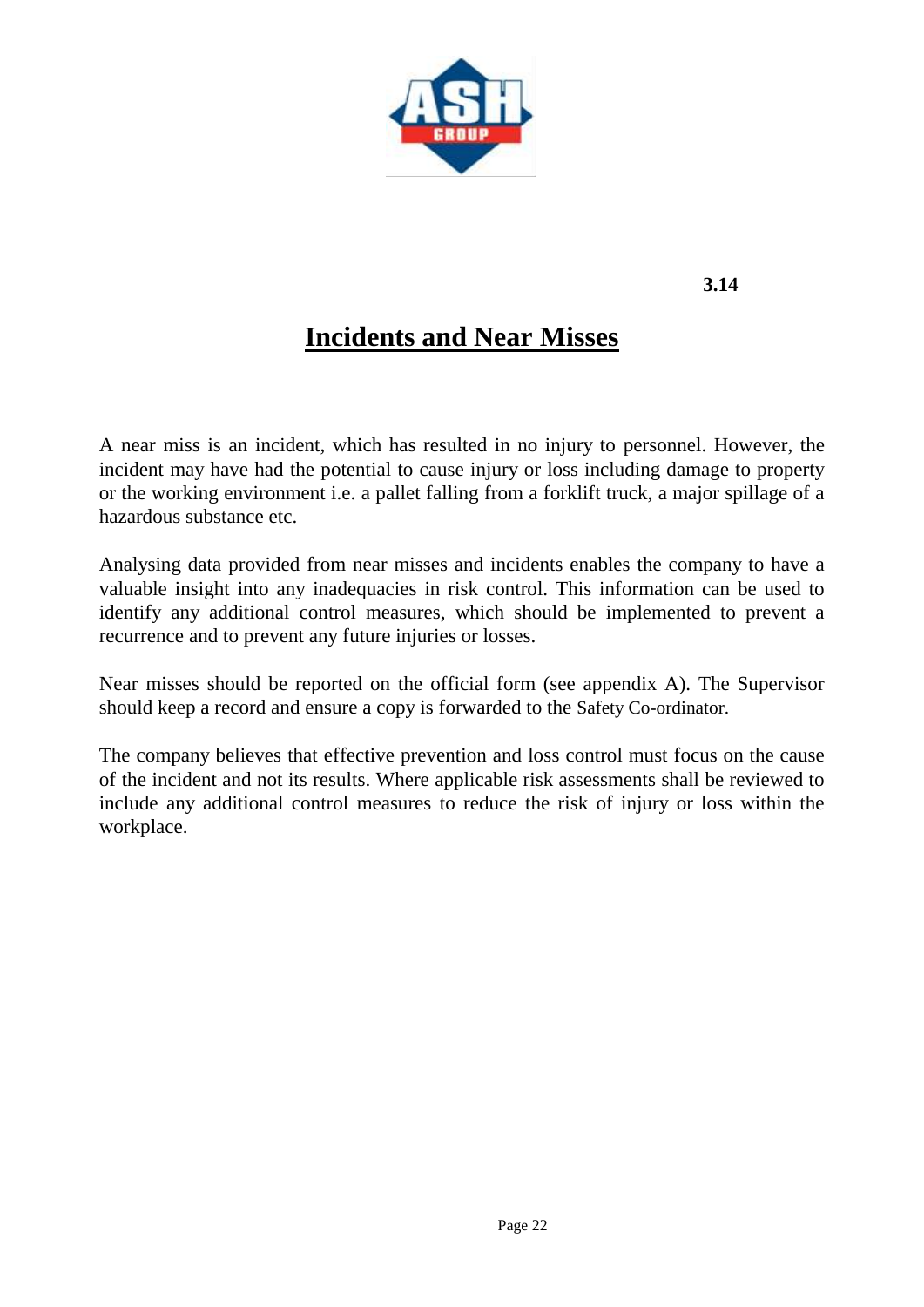

# **Working at Height**

It is the policy of all companies in the ASH Group to comply with the legal duties as defined by the Work at Height Regulations. Falls from height are the most common cause of fatal injury and the second most common cause of major injury in the workplace.

We will provide a safe working environment for all employees who may be required to work at height. We will achieve this by:

- Identifying work activities that may involve working at height.
- Eliminating the need to work at height whenever it is reasonably practicable to do so.
- Ensuring that, where work at height cannot be eliminated, we use the risk assessment process to evaluate & manage the risk.
- Implementing a safe system of work that will prevent falls of persons, materials  $\&$ equipment.
- Providing suitable plant and equipment to allow safe access for persons and materials.
- Ensuring working platforms and any supporting structures are appropriate and designed in accordance with current standards.
- Ensuring that regular inspections of all equipment required for working at height are undertaken.
- Providing adequate information and training to ensure that only competent persons are engaged in working at height.

All personnel are responsible for ensuring that the intentions of this policy are effectively implemented on site. It is the responsibility of each member of staff to;

- Co-operate with this policy.
- To abide by the requirements of any systems of work designed to protect them and prevent them falling from height.
- Utilise any plant and equipment in a safe & responsible manner.
- Report any defects immediately.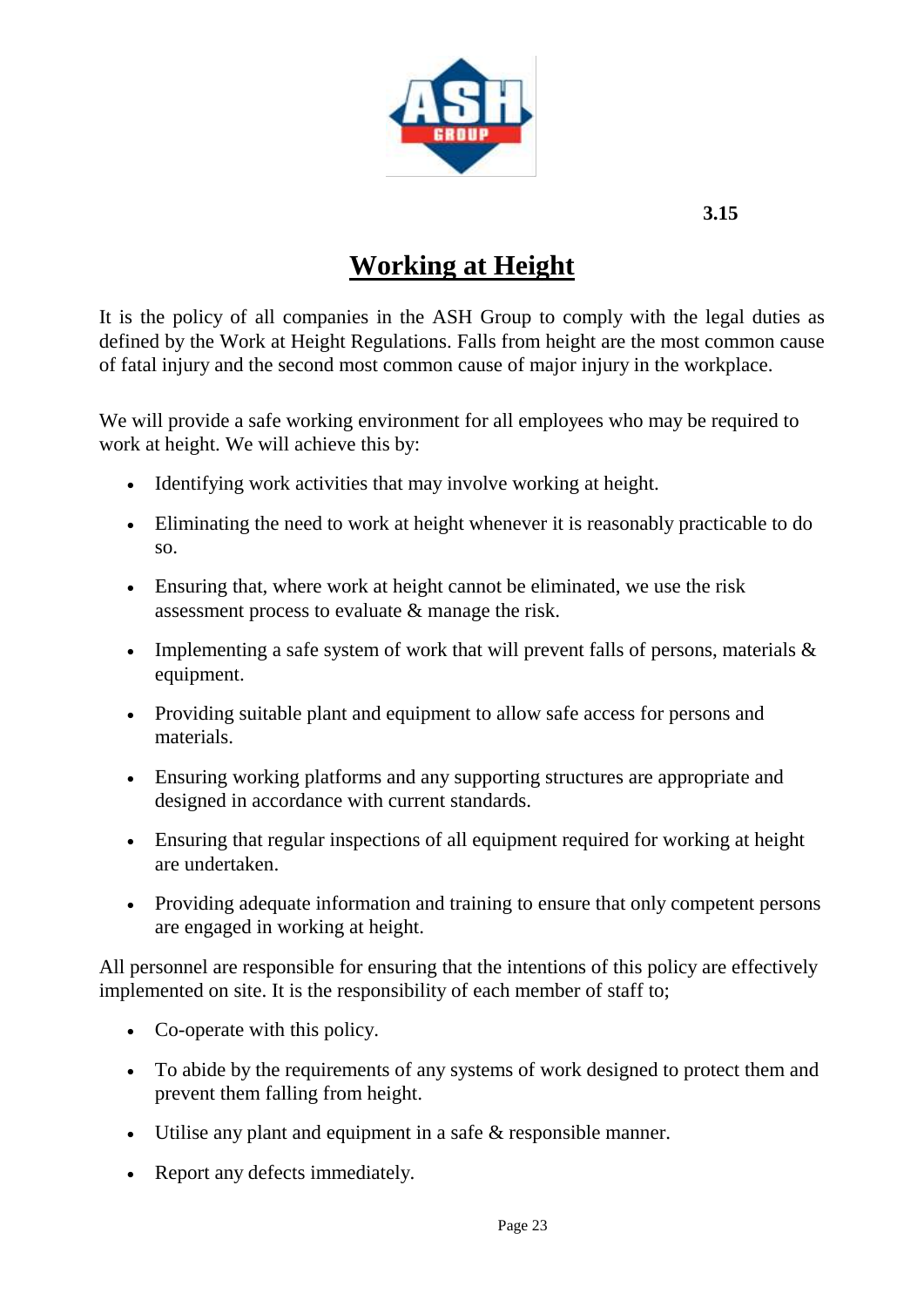

### **Asbestos**

It is the policy of all companies in the ASH Group to comply with the legal duties as defined by the Control of Asbestos at Work Regulations (CAWR).

There are three main types of asbestos still found in premises. These are commonly called blue asbestos (crocidolite), brown asbestos (amosite) and white asbestos (chrysotile). All are dangerous but the blue and brown are more so than the white. They cannot be identified just by their colour. Asbestos containing materials (ACM's) were used in the construction of buildings from the early part of the 20th century until the late 1990's.

Breathing in air containing asbestos fibres can lead to asbestos-related diseases, mainly cancers of the lung and chest lining. There is usually a long delay between first exposure to asbestos and the onset of disease of 15-60 years.

To prevent exposure to ACM's the following control measures will be implemented;

- It is the policy of the company to not bring any asbestos contained in designated skips onto site. Any designated asbestos skips shall be taken from the pickup point directly to landfill.
- All operators will be briefed in relation to the location and hazards associated with any asbestos materials before commencing work.

In the event that asbestos is identified on site the following controls are used;

- All work will be stopped until the asbestos materials is made safe or removed from site.
- All ACM's will only be removed by a licensed contractor in accordance with HSE guidance.

Where an incident arises that may have resulted in an uncontrolled release of asbestos into the work place at a concentration that might have exceeded the appropriate control limit, the following procedures will be implemented:

 The area should be immediately evacuated and steps taken to secure the affected area from re-entry of unauthorised persons.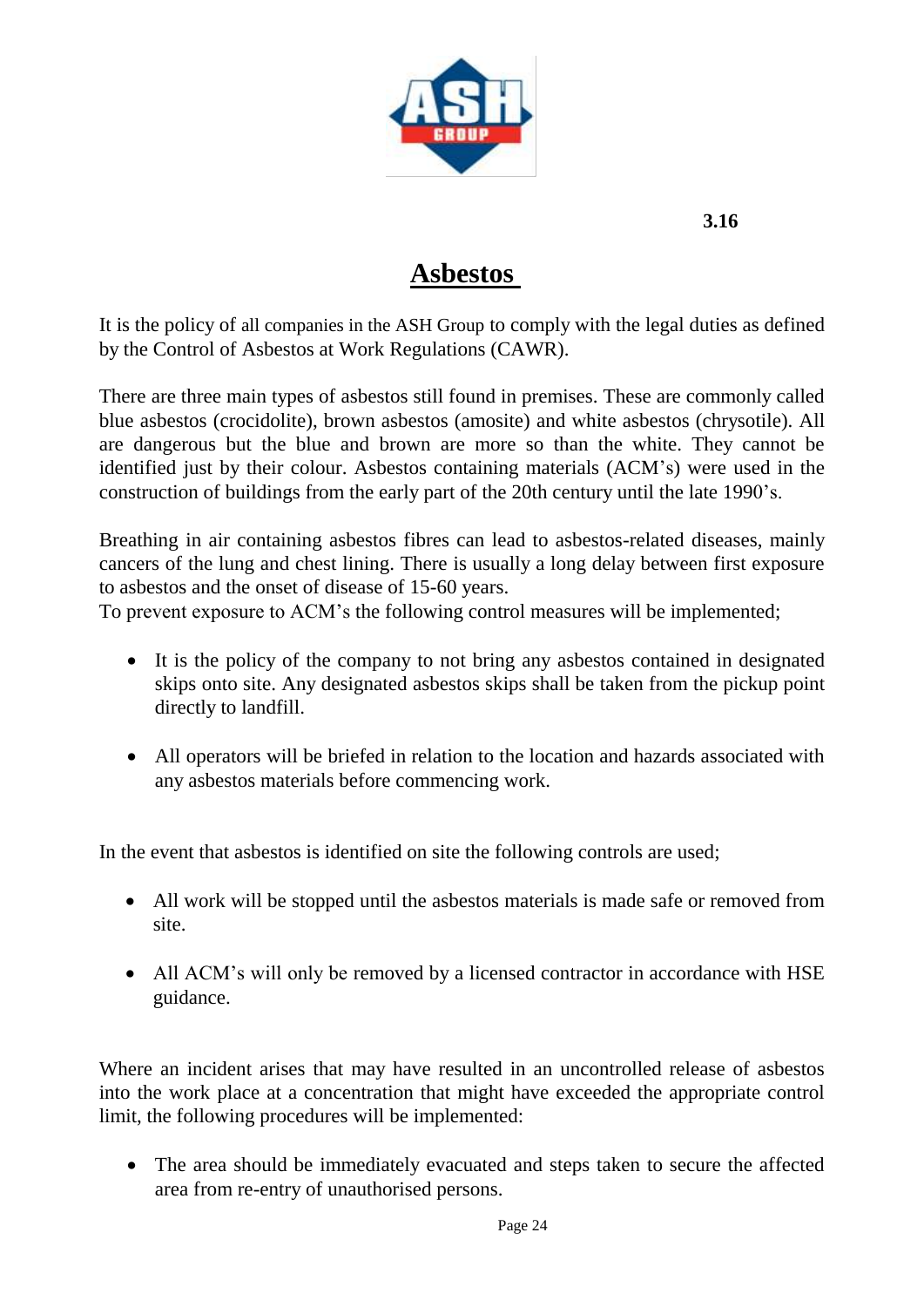

- The yard manager and Managing Director must be notified as soon as possible in order that the cause can be firmly established.
- Specialist contractors will undertake air sampling and microscopic examination to determine fibre in air levels and the type of asbestos fibres - if any.
- Specialist contractors will be employed to thoroughly clean all visible debris and dust.
- On completion, air sampling will again be carried out and if satisfactory a clearance certificate will be issued.
- The company will keep health records for any affected persons. Such records must be kept for at least 40 years. A record of any exposure to asbestos above legal action limits will be placed on any affected employee's personnel file. A copy of the record will be sent to the employee instructing him that it should be retained indefinitely.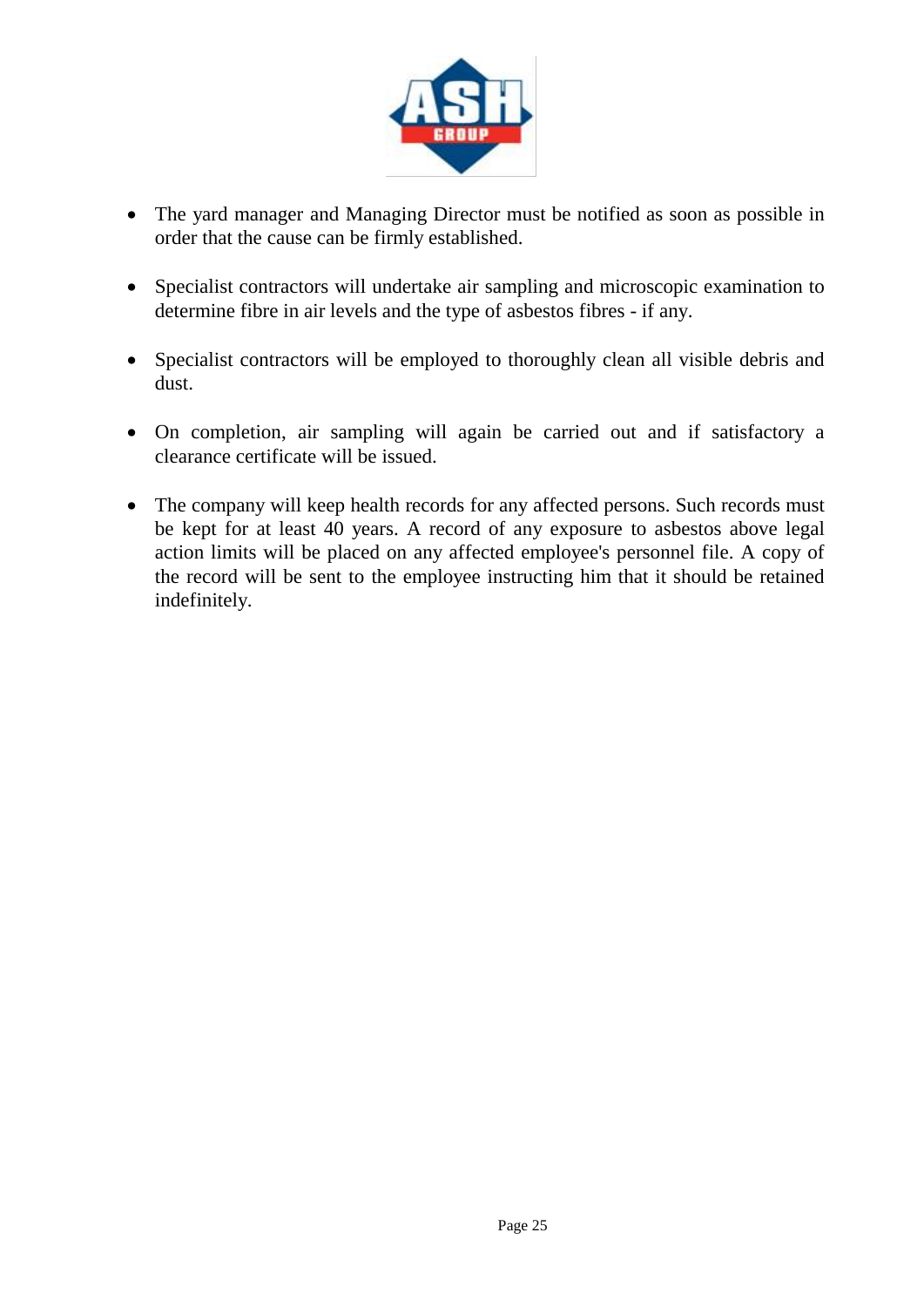

### **Electricity**

It is the policy of ASH Group Companies to comply with the legal duties as defined by the Electricity at Work Regulations

All reasonable steps will be taken to secure the health and safety of employees who use, operate or maintain electrical equipment. The Company acknowledges that work on electrical equipment can be hazardous and it is therefore the Company's intention to reduce the risks as far as possible. The Company will:

- a) Ensure that electrical installations and equipment are installed in accordance with the IEE (Institute of Electrical Engineers) Wiring Regulations. (This is in relation to any new installations and equipment.)
- b) Maintain the fixed installation in a safe condition by carrying out routine safety testing.
- c) Inspect and test portable and transportable equipment as frequently as required, this frequency depending on the environment in which the equipment is used and the conditions of usage.
- d) Promote and implement a safe system of work for maintenance, inspection or testing.
- e) Only permit live working where absolutely necessary.
- f) Ensure employees who carry out electrical work are competent
- g) Exchange safety information with contractors, ensuring that they are fully aware of (and prepared to abide by) the Company health and safety arrangements.
- h) Provide suitable personal protective equipment if required, maintaining it in good condition.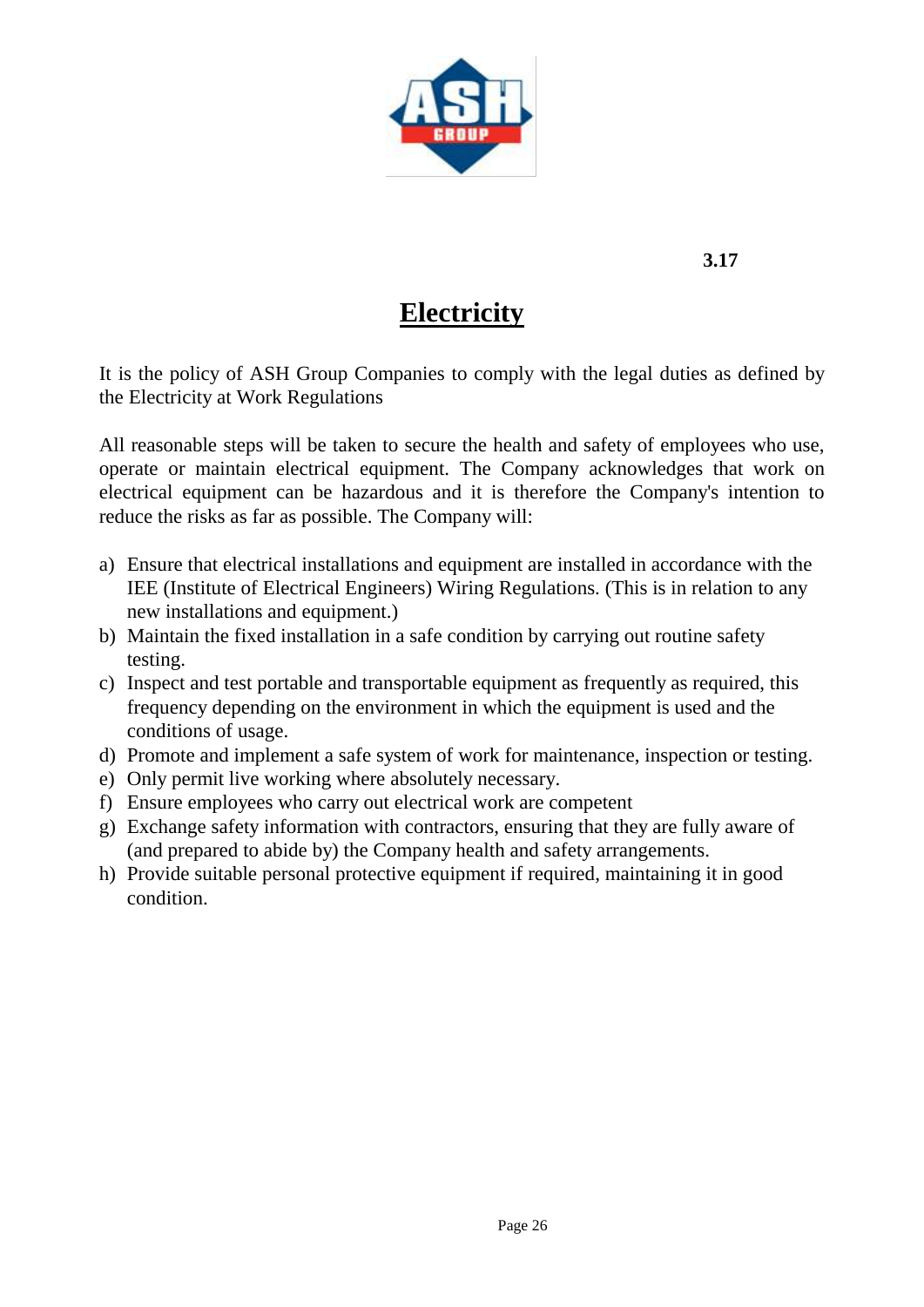

# **First Aid**

It is the policy of the whole of ASH Group companies to comply with the legal duties as defined by the First Aid at Work Regulations.

The site safety co-ordinator will oversee the Company's first aid arrangements and will:

- a) Assess the Company's first aid requirements and ensure that the necessary facilities are provided.
- b) Ensure that adequate trained first-aiders are always available, are familiar with procedure and ensure that first aid boxes are fully stocked.
- c) Ensure that all accidents are entered in the accident book.
- d) Ensure that all accidents which result in three day or more absence from work are reported to the HSE and more serious accidents are reported immediately by telephone to the HSE. (See section 18, RIDDOR for details.)

#### **Associated Documents:**

- a) The Accident Book (located in the main office).
- b) The inventory of items that should be included in the first-aid box. There should be one of these with each first aid box.
- c) A list of first aiders which should be displayed on notice boards in each department.
- d) First aiders' training certificates. These are kept in HR files.
- e) Accident investigation reports kept by the site safety co-ordinator.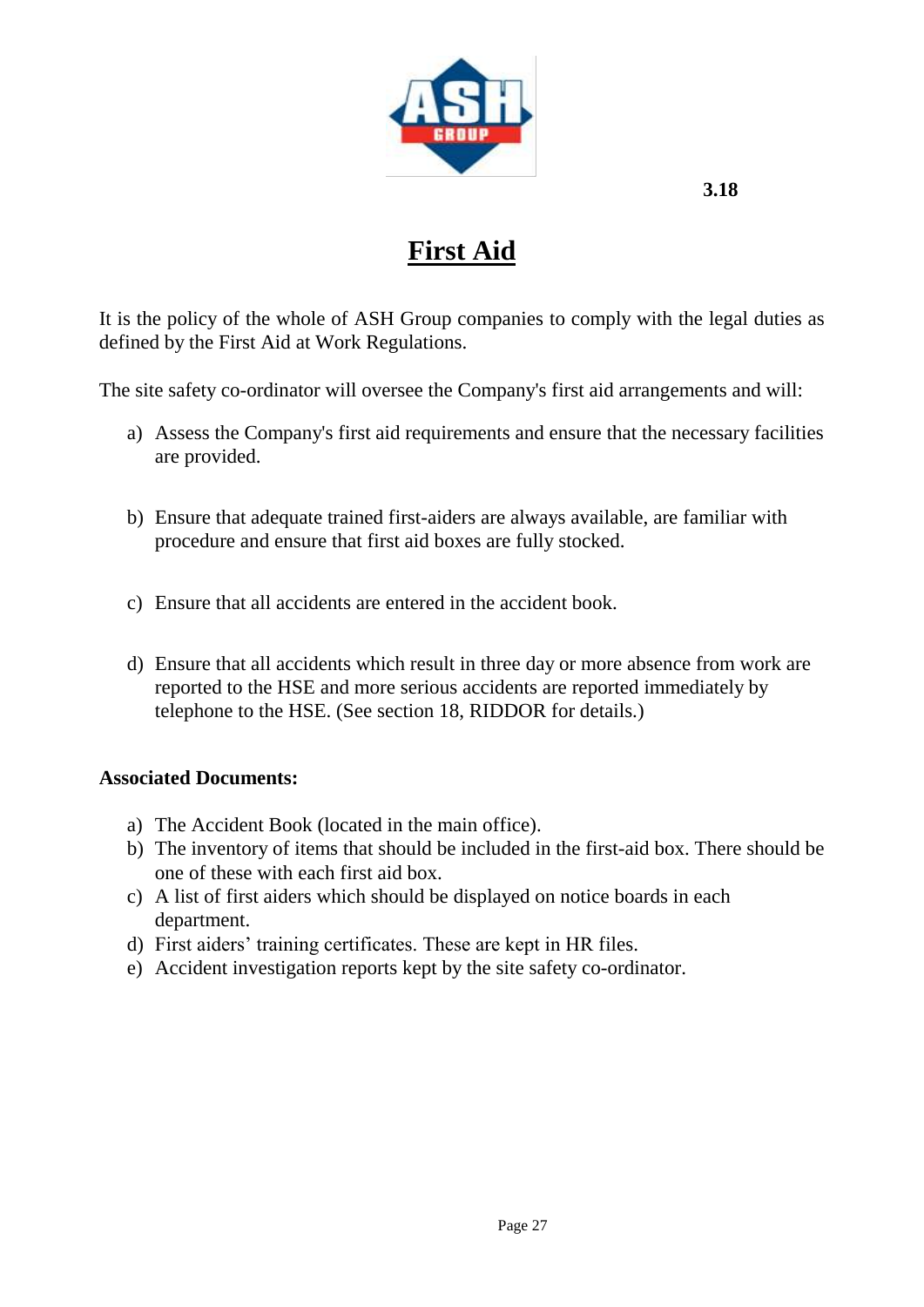

### **Work carried out under CDM Regs**

ASH Group acknowledges the Construction Design Management Regulations 2015. Under these regulations it is a requirement to consider all alterations to established buildings on our sites and new works including ground works and buildings to be governed by the Regulations

ASH will only use the workers who can demonstrate the right skills, knowledge, training and experience. ASH will also only use Contractors who are able to provide the appropriate supervision instruction and information to its workers All projects will have a written construction Phase plan, and if more than one contractor is selected for any project, then a Health and Safety File will be generated. The HSE will be informed when required based on the number of days worked and the number of workers used.

Note the use of contractors on ASH sites is detailed in section 3.20 of this document.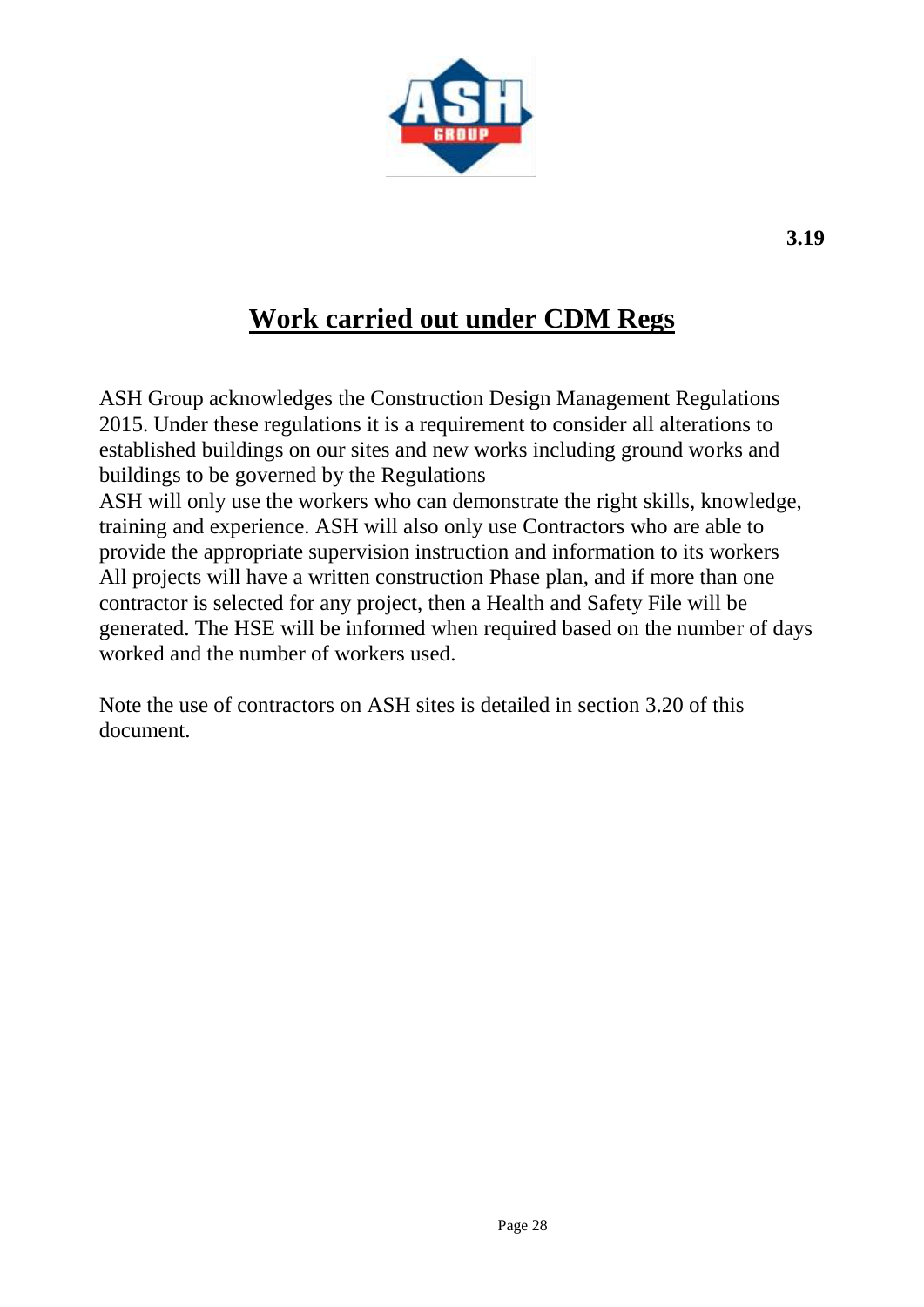

# **Title: Control of Contractors on Site**

#### PURPOSE

This procedure outlines the actions that should be followed when any contractors require to work on site at ASH Group Site

The main purpose of this contractor control system is to ensure the health, safety and welfare of all contractors whilst on site, including employees, visitors or members of the general public.

#### SCOPE

This policy applies to all contractors conducting work on site at ASH Group Site

#### DEFINITIONS

Contractor – means anyone brought in to work on site who is not an employee of the company.

#### CONTRACTOR VETTING

Before a contractor initially works on site for the first time they must be vetted to ensure they are competent to conduct the task. For low risk tasks this will be a simple and straight forward process that will just require obtaining the following information;

- Copy of the contractors insurance certificate (for public liability and employers liability).
- Copy of their safety policy.
- Risk assessments and method statements for the task.
- Copies of relevant training records such as fork lift or cherry picker licences etc.
- Test certificates for equipment such as vehicles, lifting equipment, scaffolding or electrical equipment.

If the task is classed as high risk and involves;

- Working at height (including roof work).
- Working on live electrical appliances.
- Confined space work.
- Underground excavations etc.

The contractor vetting form located in appendix No1 must be completed by the contractor. The information supplied by the contractor will then be vetted by the company Safety Advisor, to ensure they are competent before they commence work on site.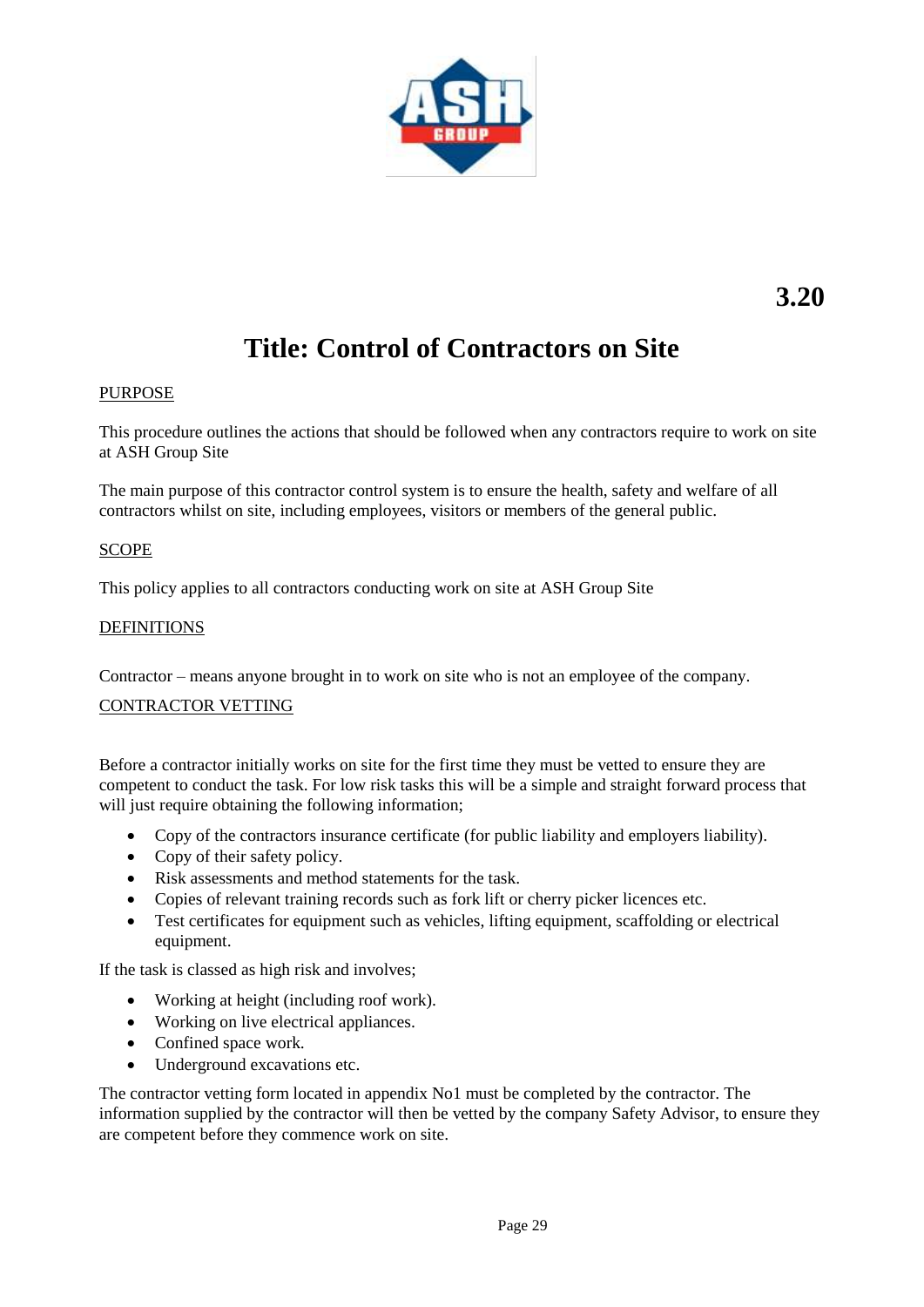

#### PROCEDURE WHEN CONTRACTORS ARRIVE ON SITE

- 1. Contractors must initially report to the main reception.
- 2. All contractors will be asked to sign in using the visitors book located in reception.
- 3. If the contractor is to conduct any work on site a job registration form must be completed by the contractor prior to commencing work (See attached document in Appendix No2).
- 4. It is the responsibility of the Safety Co-ordinator or Yard Manager to ensure the job registration form is completed.
- 5. It is the responsibility of the contractor to ensure that all information is communicated to any sub contractors that are working for them on site. It is also the responsibility of the contractor to ensure all sub-contractors are competent.
- 6. The job registration form will detail any specific hazards created by the work and the agreed arrangements required to control the hazards and reduce the risk of injury.
- 7. All contractors shall be given a site induction before commencing work. The induction will cover the following information;
	- Emergency procedures for the site including fire and first aid.
	- Contact names and numbers to be used in an emergency.
	- Welfare facilities, i.e. location of toilets and canteen etc.
	- Site traffic rules and parking.
	- Site rules for pedestrians.
	- Permit to work system.
	- Site hazards.
	- Smoking policy

Additional information may be provided depending on the nature of the work to be conducted.

- 8. The Contractor must provide a written risk assessment and method statement. These documents must be checked and authorised Safety Co-ordinator or Yard Manager before commencing the task. The only exception to this is when low risk tasks are conducted on site. However, safety arrangements must be verbally agreed before the task is conducted.
- 9. The contractor must provide a valid insurance policy certificate. The policy must provide adequate cover to allow for any liability claims that may arise out of his, or his subcontractor's actions, by way of a breach of contract, statutory or common law duties that may cause any loss, damage or injury to Alan's Skip Hire Ltd property, equipment, reputation, employees, visitors or members of the public.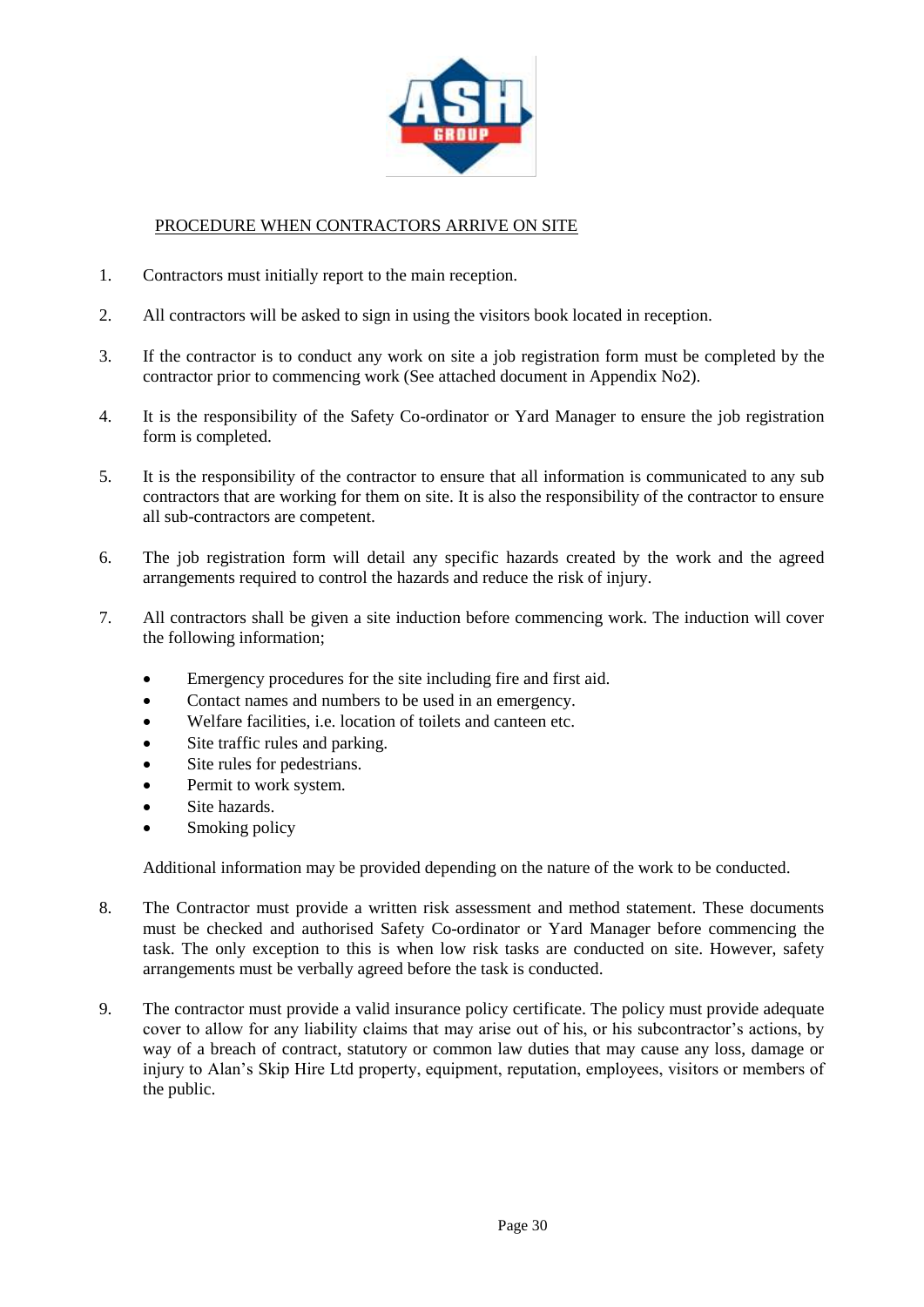

- 1. All electrical work must be conducted in accordance with the Electricity at Work Regulations and IEE guidance. Only qualified personnel will be permitted to work on electrical equipment.
- 2. When practical all portable electrical equipment should be of 110 volt supply and used in conjunction with centre-tapped earth transformers. All electrical equipment must hold a current PAT test certificate.
- 3. An additional permit to work must be obtained from the Safety Co-ordinator or Yard Manager for any of the following tasks,
	- Hot work; grinding, welding or cutting etc.
	- Roof work.
	- Underground excavations.
	- Note; permits will be issued on a daily basis.
- 4. Only park in designated car-parking areas.
- 5. All site traffic must observe the one-way system and speed limit indicated on site. Always drive to a speed consistent with road conditions.
- 6. Always observe any warning signs displayed on site.
- 7. Hearing protection must be worn on the picking line. Additional protective clothing must also be worn when deemed necessary i.e. when stipulated by risk assessment.
- 8. Wear high visibility clothing at all times when on site. Note; the car park located in front of reception is exempt.
- 9. Use designated walkways where they are marked on site. Access to any vehicle movement areas is strictly prohibited when vehicles are operating.
- 10. Stay clear of any moving vehicles, especially reversing vehicles. Remember that if you cannot see the mirrors of a vehicle, the driver will not be able to see you.
- 11. Cross roads and vehicle movement areas with care. Use designated crossing points when applicable. Take extra care when on site at night or when it may be dark in the winter months.
- 12. Do not approach any vehicles which are being loaded or unloaded.
- 13. Contractors must **not** operate any company vehicles i.e. forklift trucks or machinery etc. without prior permission from the Safety Co-ordinator or Yard Manager.
- 14. Contractors must provide an up-to-date copy of their driving certificate for any vehicles that they will use on site before commencing work. This includes; site plant, forklift trucks, cherry pickers, scissor lifts etc.
- 15. Any lifting equipment brought onto site must have an up-to-date LOLER certificate. All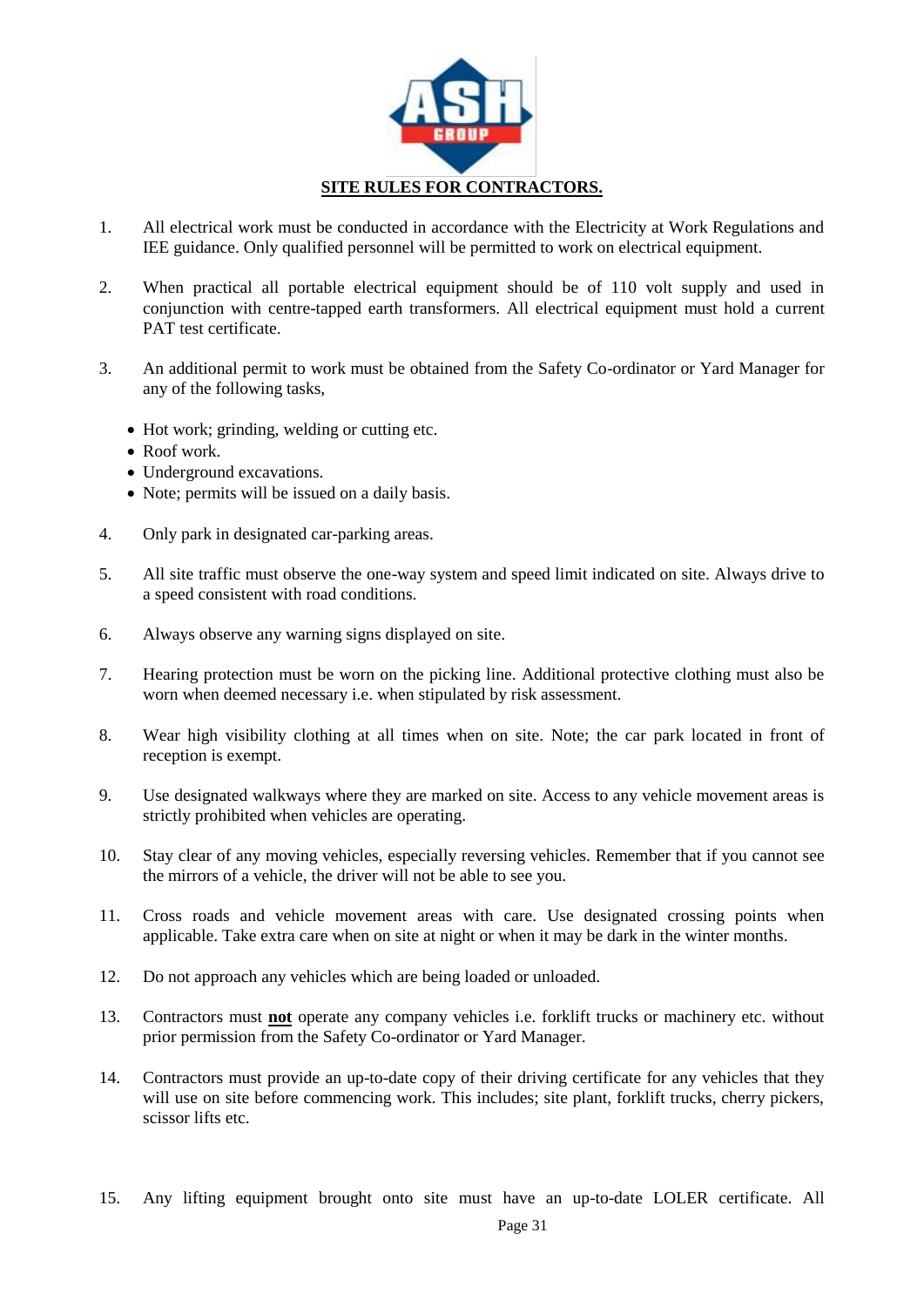

certificates will need to be checked by the maintenance department or operations manager before commencing work.

- 16. Scaffolding must only be erected or modified by competent persons that hold a valid certificate. All scaffolding must be visually checked on a daily basis and formally inspected and tagged every 7 days.
- 17. Smoking is **not** permitted in any buildings on site or in outside areas where flammable substances are stored.
- 18. Passengers must not be transported by any vehicle unless it is designed to carry passengers. All loads must be secured to prevent accidental damage.
- 19. Where necessary, the contractor must cordon off the work area by erecting safety barriers and display warning signs to protect the safety of his employees and Alan's Skip Hire employees.
- 20. No contractor may use or disconnect any service, e.g. water, gas, electricity without prior permission from the maintenance manager.
- 21. The contractor and his sub-contractors must not dispose of any waste unless prior authorisation has been given.
- 22. Waste / materials must be stored safely to reduce the risk of an environmental spillage, fire hazard or risk to the health of personnel on site. Do not dispose of chemicals down drains.
- 23. It is the responsibility of the contractor to ensure all employees or sub-contractors are competent and suitably trained.
- 24. All contractors must provide their own tools and equipment. All tools and equipment must be suitable for the task and tested/calibrated when applicable.
- 25. All accidents and/or dangerous occurrences, including those which do not result in injury, i.e. a near miss, must be reported to the Safety Co-ordinator or Yard Manager.
- 26. If you see any hazards on site always report them to your supervisor.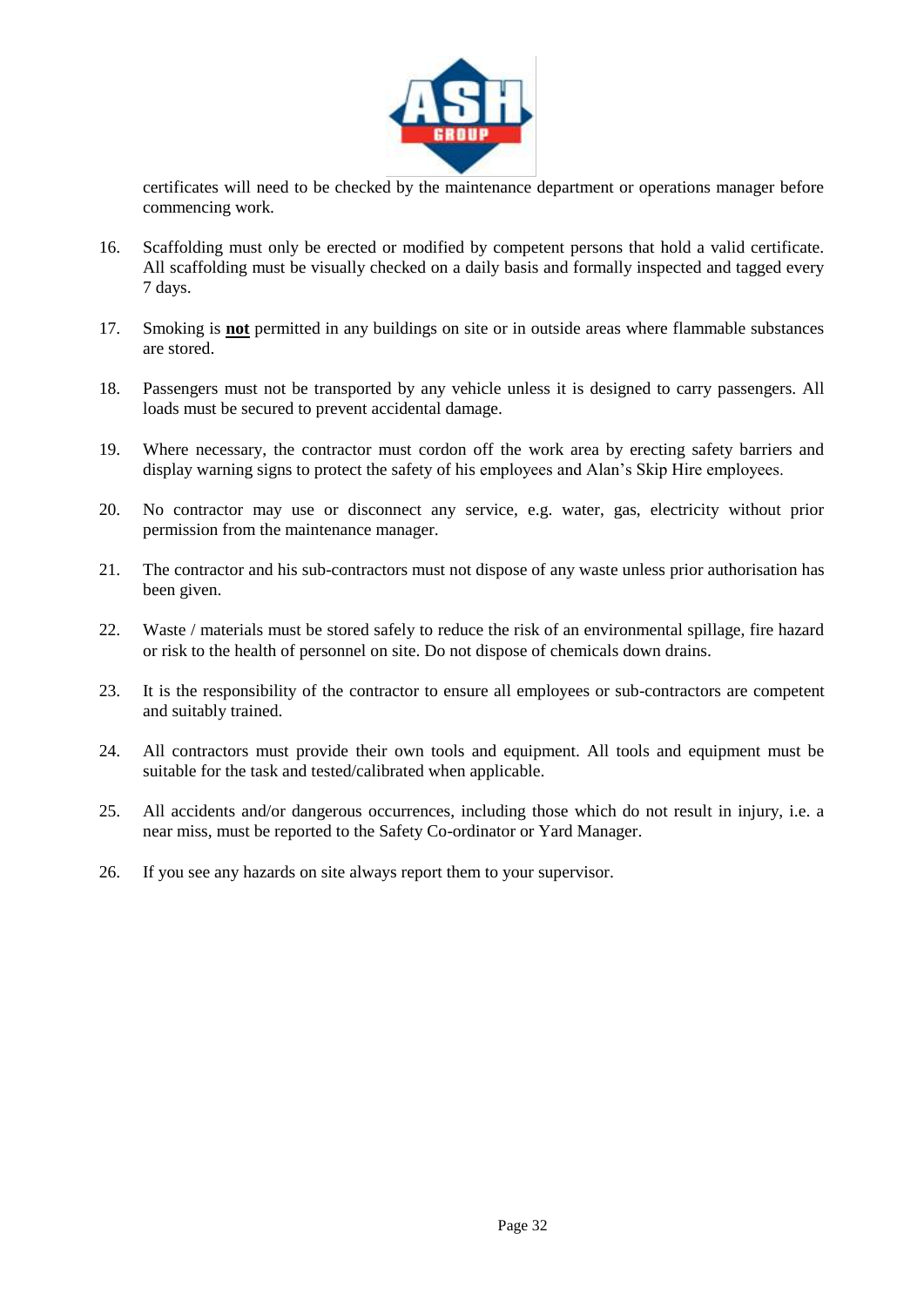

#### **Contractor Vetting Document**

| Project Reference:        |            |
|---------------------------|------------|
| <b>Organisation Name:</b> | Tel:       |
| Address:                  | Fax:       |
|                           | E-Mail:    |
| Completed by:             | Position:  |
| Date:                     | Signature: |

#### **Please answer the following questions and supply relevant information as requested, providing supporting details and documentation separately.**

- 1. Provide an up-to-date and signed copy of your organisation's safety policy.
- 2. Who in your organisation has day to day responsibility for the management of Health & Safety or provides competent advice?

Name: Position: Tel:

Address: The contract of the contract of the contract of the contract of the contract of the contract of the contract of the contract of the contract of the contract of the contract of the contract of the contract of the c

Please provide details of the experience and qualification of the above person

3. Who will be responsible for site health and safety on this project?

Name: Position: Tel:

Address: The contract of the contract of the contract of the contract of the contract of the contract of the contract of the contract of the contract of the contract of the contract of the contract of the contract of the c

Please provide details of the experience and qualifications of the person name above.

4. Provide details of the health and safety training which will be provided for your employees and others to ensure they are competent to carry out their designated responsibilities on this contract.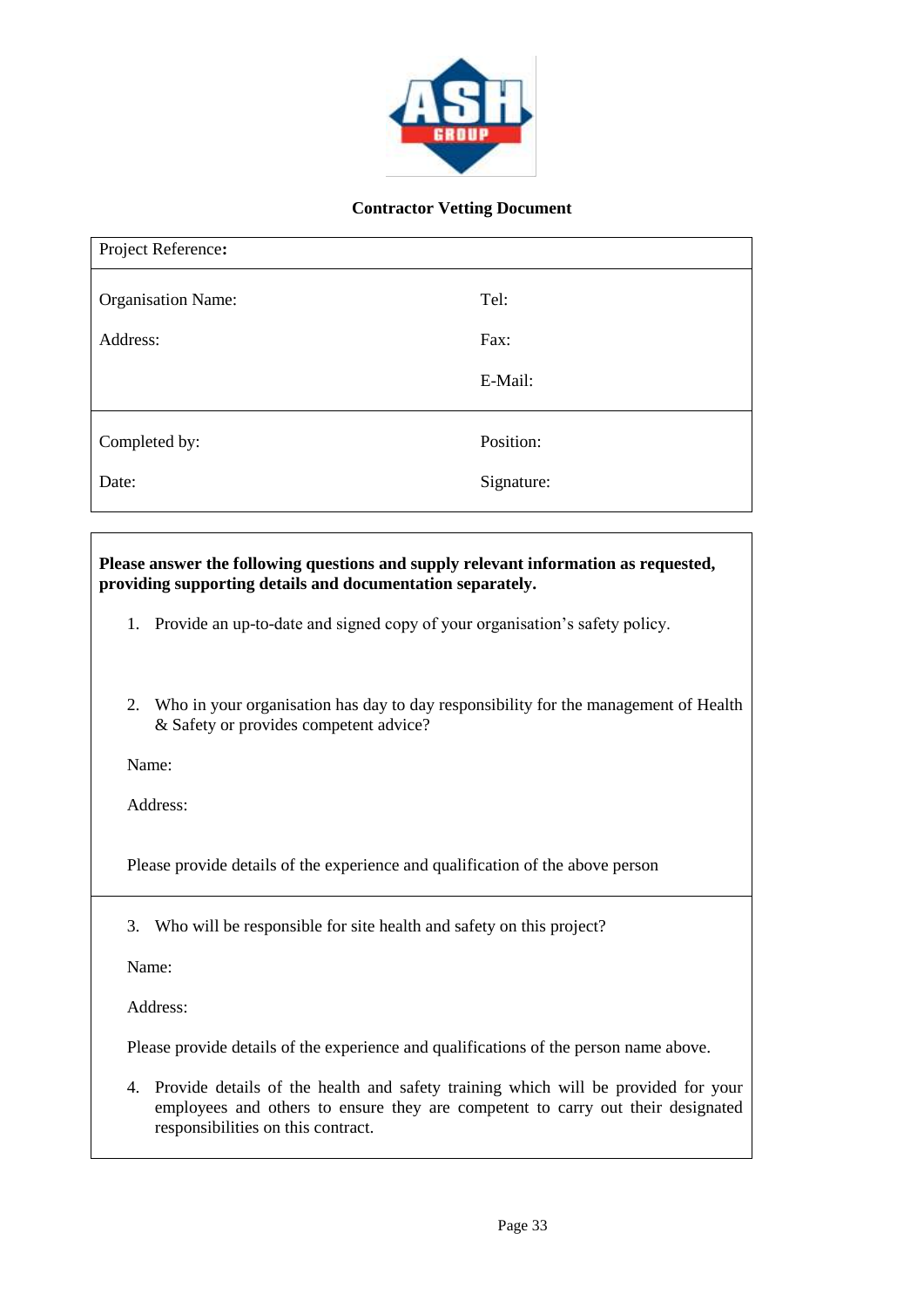

- 5. What measures will you use to monitor the health  $\&$  safety of your personnel whilst on site?
- 6. Provide evidence of how your organisation consults with the workforce.
- 7. Provide evidence of how your organisation appoints competent sub-contractors.
- 8. Have any formal notices been issued or legal proceedings been taken against your organisation by the Health and Safety Executive or any other enforcing body in the last 3 years?
- 9. Provide details of any accidents/incidents reported by, or on behalf of, your organisation during the last three years as required by the Reporting of Injuries, Diseases and Dangerous Occurrences Regulations 1995.
- 10. Provide copies of risk assessments and associated method statements applicable to the project.
- 11. Please supply copies of insurance certificates for employer's liability, public liability, and professional indemnity as appropriate.
- 12. Please supply copies of specific plant that will be used on site and any relevant test certificates including PAT testing certificates.
- 13. Outline what welfare facilities will be provided for the workforce.
- 14. Provide examples of worked carried out previously, which are comparable in size and nature to this project

#### *For Alan's Skip Hire Office Use Only***:**

**Comments – Yard Manager:**

*Approved Yes / No*

**Comments – Safety Co-ordinator / Advisor**

*Approved Yes / No*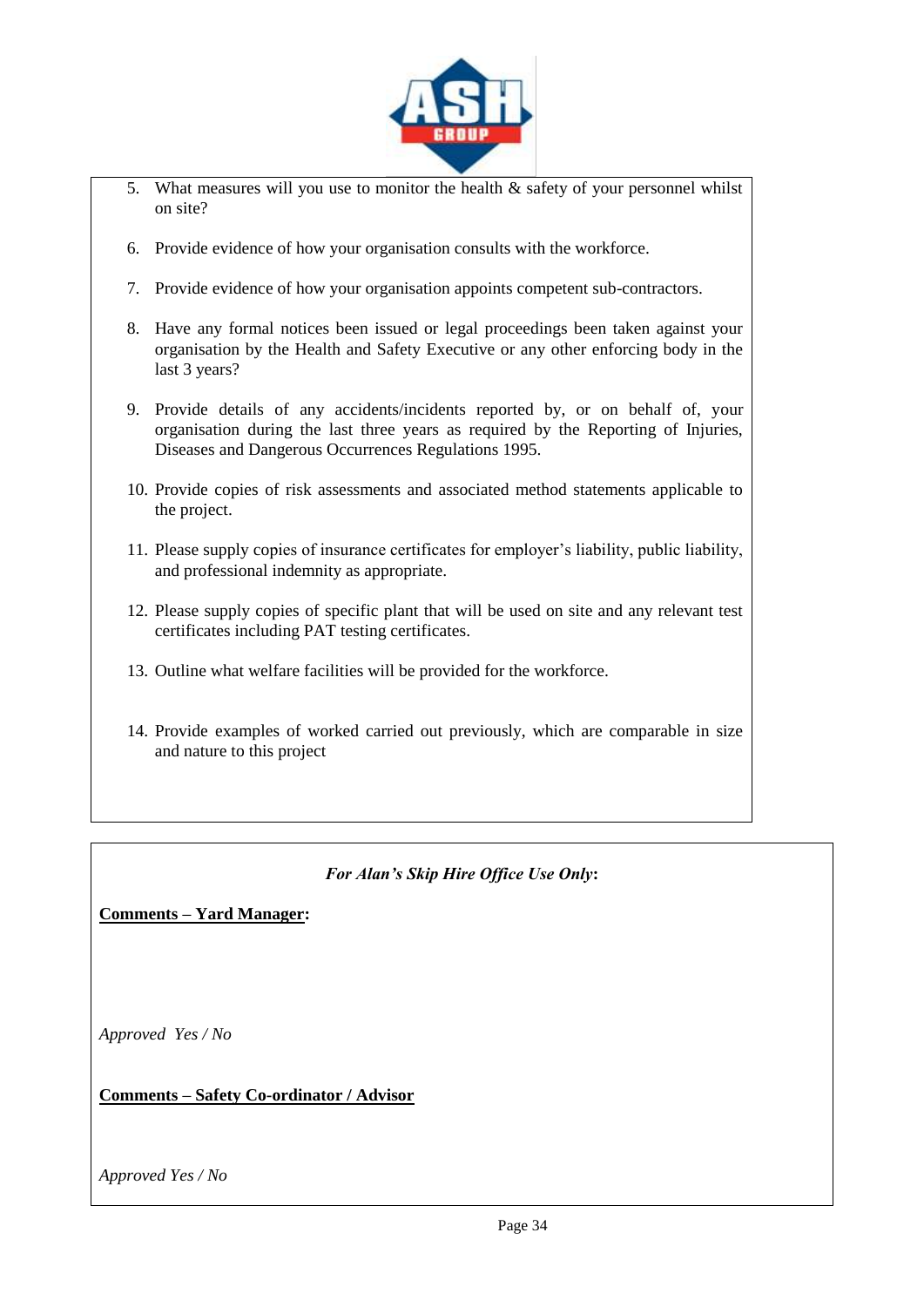

#### **Contractor Registration Form**

*To be completed by all contractors before commencing work on site.*

 $\mathbf{r}$ 

| Name of company:                             |                     |  |
|----------------------------------------------|---------------------|--|
| Tel No (Works):                              | Tel No (Mobile):    |  |
| Persons requiring entry to site, list names: |                     |  |
|                                              |                     |  |
| Date of start:                               | Date of completion: |  |
| Description of work to be conducted:         |                     |  |
|                                              |                     |  |
|                                              |                     |  |

┑

| We or our sub-contractors wish to bring on site by agreement the following. |  |                               |  |
|-----------------------------------------------------------------------------|--|-------------------------------|--|
| <b>Materials:</b>                                                           |  | <b>Equipment:</b>             |  |
| Asbestos                                                                    |  | Abrasive wheels               |  |
| Explosives                                                                  |  | Pneumatic drills              |  |
| Flammables                                                                  |  | Scaffolding                   |  |
| Toxic                                                                       |  | Ladders or stepladders        |  |
| Oxidising                                                                   |  | Cartridge guns                |  |
| Corrosive                                                                   |  | Welding equipment             |  |
| Harmful                                                                     |  | Lifting equipment             |  |
| Irritant                                                                    |  | Vehicles                      |  |
| Ionising radiation                                                          |  | Lasers                        |  |
| Compressed gasses                                                           |  | Portable electrical equipment |  |
| Other materials                                                             |  | Other machinery               |  |
|                                                                             |  |                               |  |

| We or our sub-contractors wish to use on | The work will involve the following hazards. |  |
|------------------------------------------|----------------------------------------------|--|
| site by agreement the following services |                                              |  |
| Electricity                              | Working at height                            |  |
| Water                                    | Excavations                                  |  |
| Gas                                      | Entry into duct work                         |  |
| Compressed air                           | Confined spaces                              |  |
| Forklift                                 | Electricity                                  |  |
| Other - equipment                        | Roof work                                    |  |
|                                          | Noise                                        |  |
|                                          | Isolation of services                        |  |
|                                          | Hot work                                     |  |
|                                          | Other - hazards                              |  |

Please specify other specialised materials, equipment or services required and any special hazards:

\_\_\_\_\_\_\_\_\_\_\_\_\_\_\_\_\_\_\_\_\_\_\_\_\_\_\_\_\_\_\_\_\_\_\_\_\_\_\_\_\_\_\_\_\_\_\_\_\_\_\_\_\_\_

\_\_\_\_\_\_\_\_\_\_\_\_\_\_\_\_\_\_\_\_\_\_\_\_\_\_\_\_\_\_\_\_\_\_\_\_\_\_\_\_\_\_\_\_\_\_\_\_\_\_\_\_\_\_\_\_\_\_\_\_\_\_\_\_\_\_\_\_\_\_\_\_\_\_\_\_\_\_\_\_\_\_\_\_ \_\_\_\_\_\_\_\_\_\_\_\_\_\_\_\_\_\_\_\_\_\_\_\_\_\_\_\_\_\_\_\_\_\_\_\_\_\_\_\_\_\_\_\_\_\_\_\_\_\_\_\_\_\_\_\_\_\_\_\_\_\_\_\_\_\_\_\_\_\_\_\_\_\_\_\_\_\_\_\_\_\_\_\_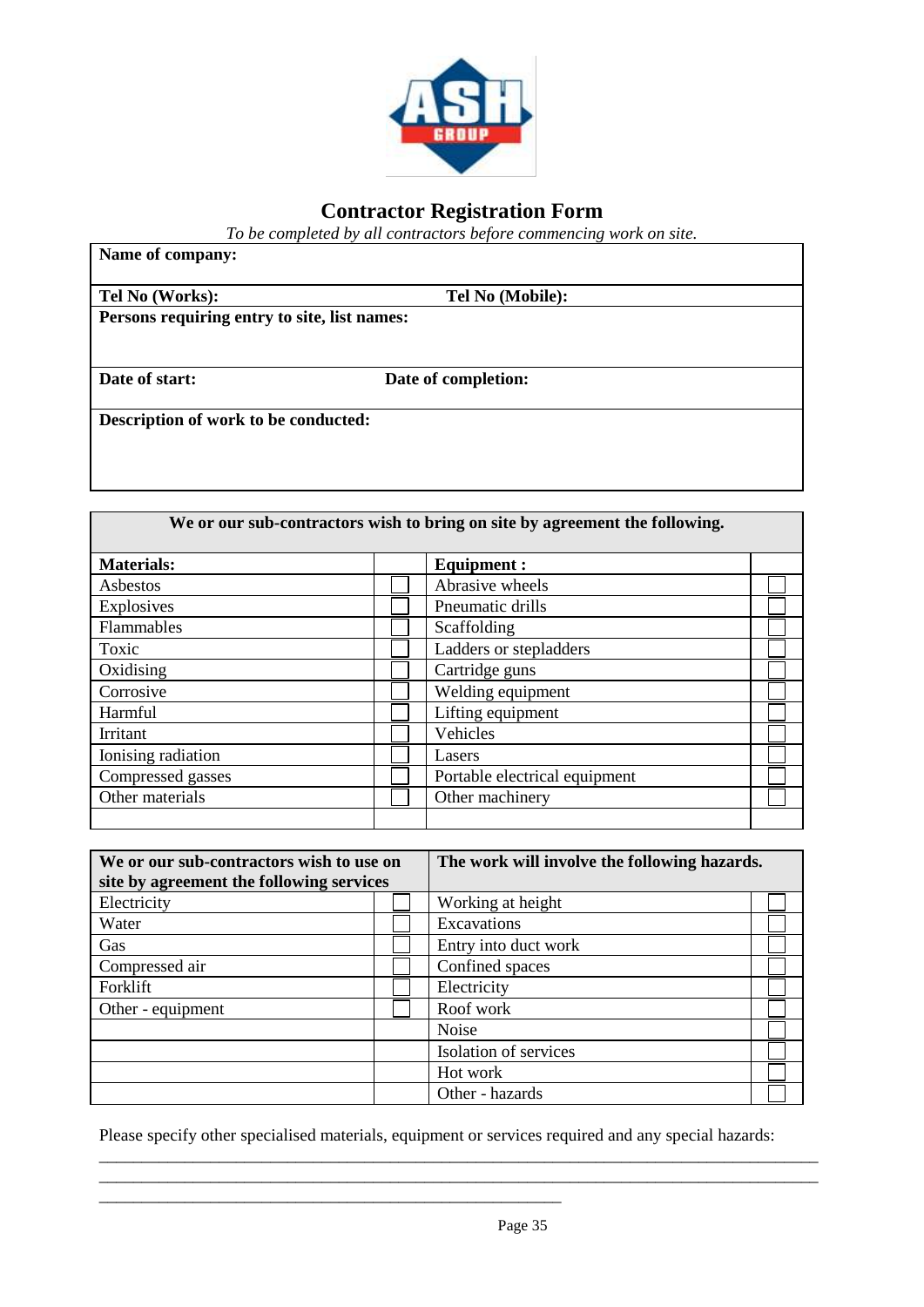

The following site arrangements and safety information must be explained to the Contractor before they commence work *(tick each box when complete):*

| Site Hazards                       | Welfare facilities                      |
|------------------------------------|-----------------------------------------|
| Site rules for pedestrians         | <b>Smoking Policy</b>                   |
| Site rules for vehicle             | Emergency contact numbers               |
| Emergency procedure for fire       | Housekeeping                            |
| Location of First aider facilities | Accident/incident reporting             |
| Site rules for contractors         | Disposal of waste                       |
| Permit to work system              | Wearing $PPE - high-vis / hearing etc.$ |

| To be completed by the Maintenance Manager or Operations Manager                                                                        | <b>Yes</b> | N <sub>0</sub> |
|-----------------------------------------------------------------------------------------------------------------------------------------|------------|----------------|
| Has an adequate risk assessment and method statement been provided for the<br>task?                                                     |            |                |
| Has the risk assessment been checked / vetted by the Yard Manager, Safety Co-<br>ordinator or Safety Advisor?                           |            |                |
| If using chemicals – have adequate COSHH assessments been provided and<br>checked?                                                      |            |                |
| Does the task require an additional permit to work i.e. for hot work, roof work,<br>confined spaces or excavations?                     |            |                |
| Have all contractors, sub-contractors provided valid driving certificates for the<br>vehicles and/or equipment they will use on site?   |            |                |
| Have all contractors, sub-contractors provided up-to-date test certificates for the<br>vehicles and/or equipment they will use on site? |            |                |
| Has the contractor provided an up-to-date liability insurance certificate with<br>adequate cover for the task?                          |            |                |
| Has an agreed frequency been agreed to monitor the contractor whilst on site?                                                           |            |                |

*If any of the above answers are indicated as "No" the task must not commence until the issue has been resolved.*

I have read and understand the contractor's rules and regulations for the site. I have been briefed on aspects of site safety and agree to abide by them. I will also ensure all employees and/or sub-contractors working on behalf of -------------------------------------- will adhere to all safety procedures and site rules.

**Signed by the Contractor: ...................................………... Date: ..............................**

**Signed by the Yard Manager or Safety Co-ordinator:** 

|--|--|